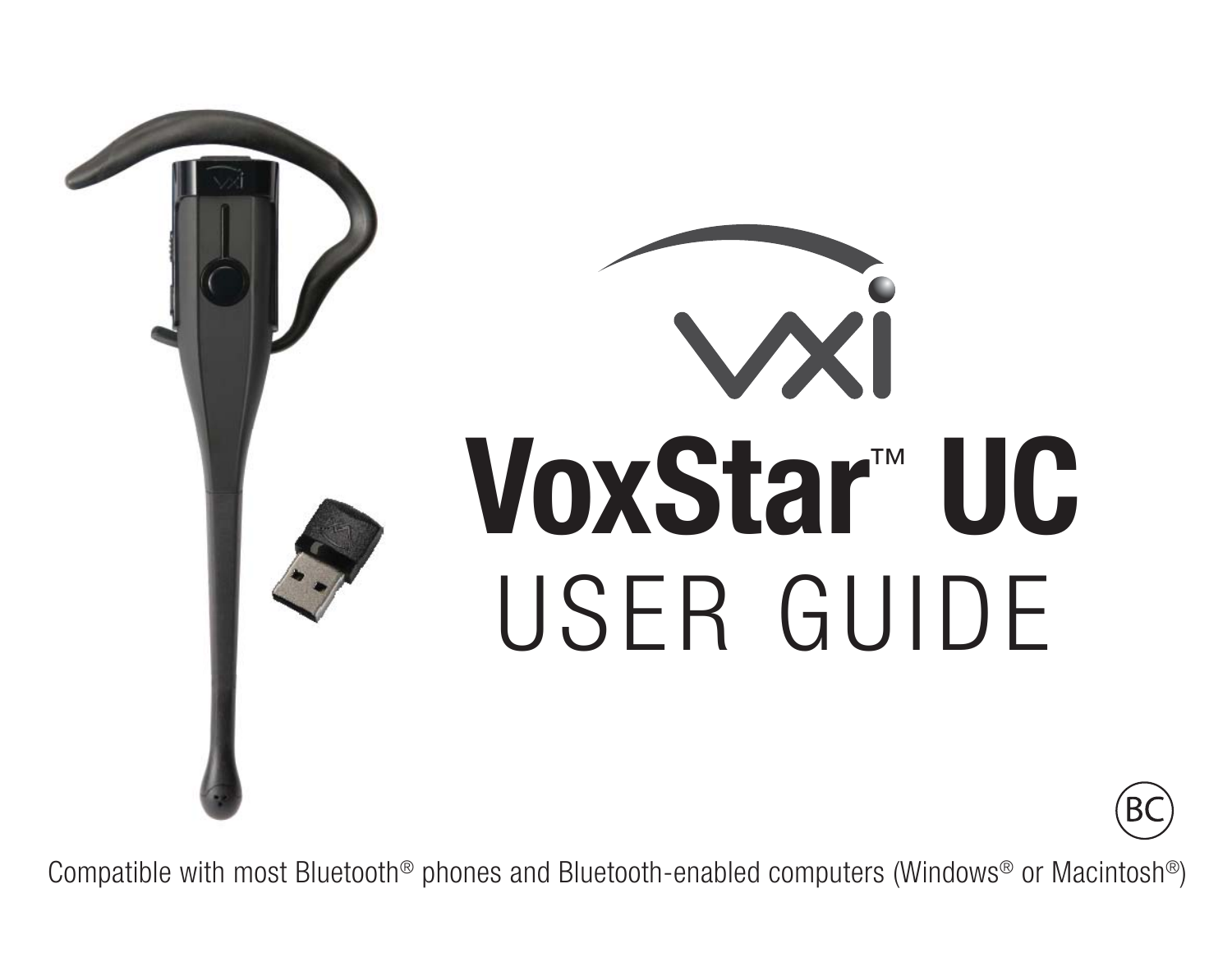# SAFETY INSTRUCTIONS / GLOSSARY

#### SAFETY INSTRUCTIONS

- Avoid hearing damage. Set volume at lowest comfortable level. If you experience ringing in your ears or voices sound muffled, stop using the headset. Avoid turning up volume to block noisy surroundings (it's possible to adapt to volume that is too high).
- Check with local and state laws regarding cell phone/headset usage while operating a motor vehicle.
- Do not immerse any part of this product in water.
- Plastic bags and small parts may cause choking if ingested. Keep them away from small children and pets.
- Use only the power cords included with this product.
- Avoid temperatures exceeding 140° F (will cause equipment failure).

#### GLOSSARY OF TERMS

**On:** Headset is on, but there is no connection to the phone (blue light, double flash).

**MFB:** Abbreviation for "Multifunction Button."

**Multipoint Mode:** Multipoint Mode allows you to pair and switch between two Bluetooth devices.

**Paired:** Two Bluetooth devices agree to communicate with one another.

**Standby Mode:** Headset is on, Bluetooth link is active, and the user is not on a call (blue light flashes slowly).

**Talk Mode:** Headset is in use with the cell phone while the cell phone is on an active call (blue light flashes slowly).

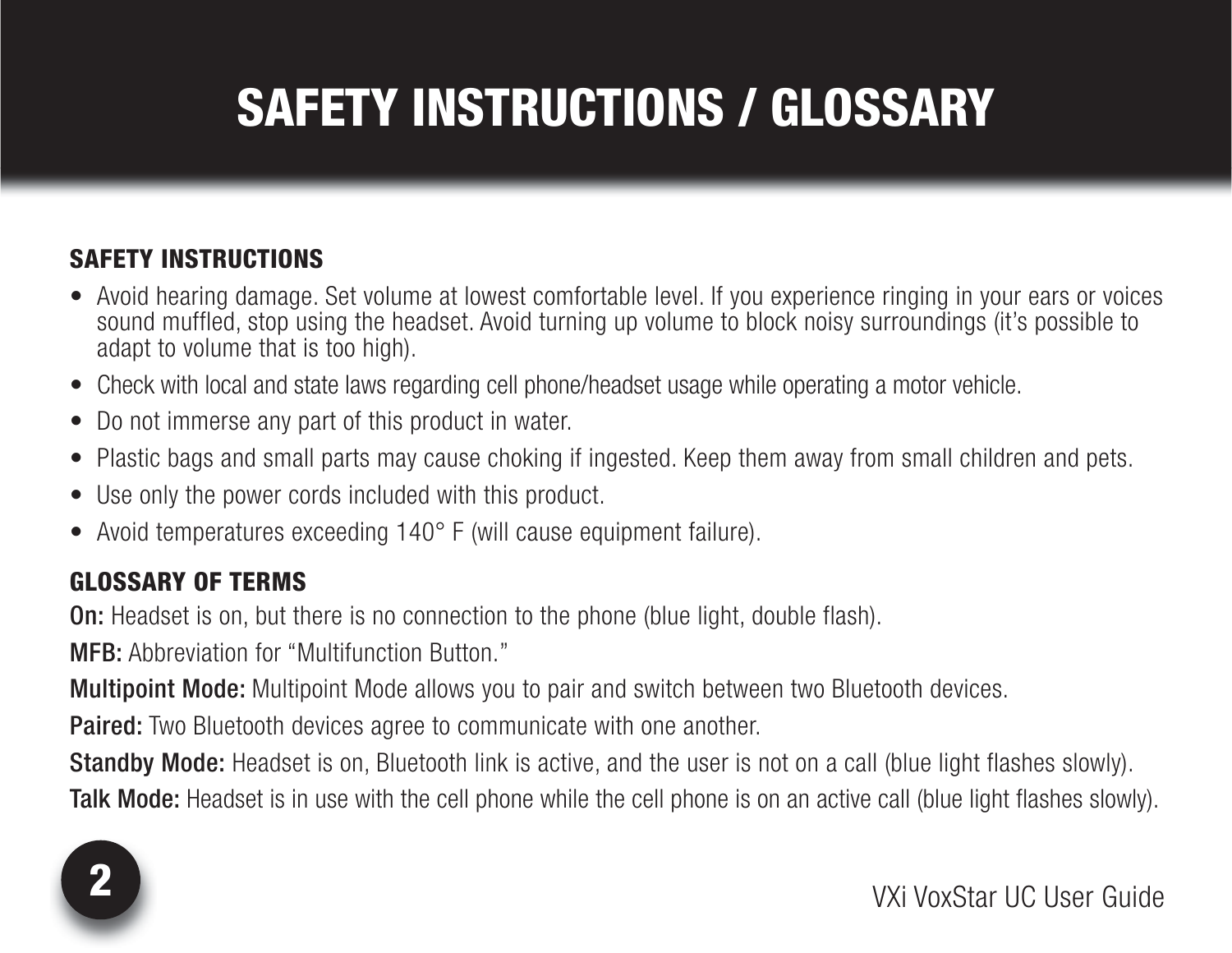# TABLE OF CONTENTS

- **4** Pack[ag](#page-20-0)[e C](#page-19-0)[on](#page-18-0)[te](#page-17-0)[nt](#page-16-0)s
- **5** Proper Fit and Placement
- **6** Ot[h](#page-30-0)er Wearing Styles
- **8**[Ch](#page-31-0)a[rg](#page-25-0)[in](#page-24-0)[g th](#page-23-0)[e](#page-22-0) Headset
- **9** Battery Power Indicators
- **10** Headset Controls
- **11** On/Standby/Off
- **12** Pairing with a Cell Phone
- **13** Pairing with BT2 USB Adapter
- **14** Multiple Device Pairing
- **15** Multipoint Mode
- **17** Proximity Pairing
- **18** Making a Call
- **19** Answering a Call
- **20** Operation While Using the Charger/Adapter
- 21 Additional Functions Last Number Redial Rejecting a Call Voice Dial Transfer Audio
	-
	- Turn Indicator Lights On/Off

 Automatic Bluetooth**Connection** 

- **23** Reset Paired Devices List
- **24** Call Waiting/ Rejecting a Call
- **25** Specifications
- **26** Functions & Indicators
- **31** WARRANTY
- **32** FCC Notice to Users
- **33** IC Notice to Canadian Users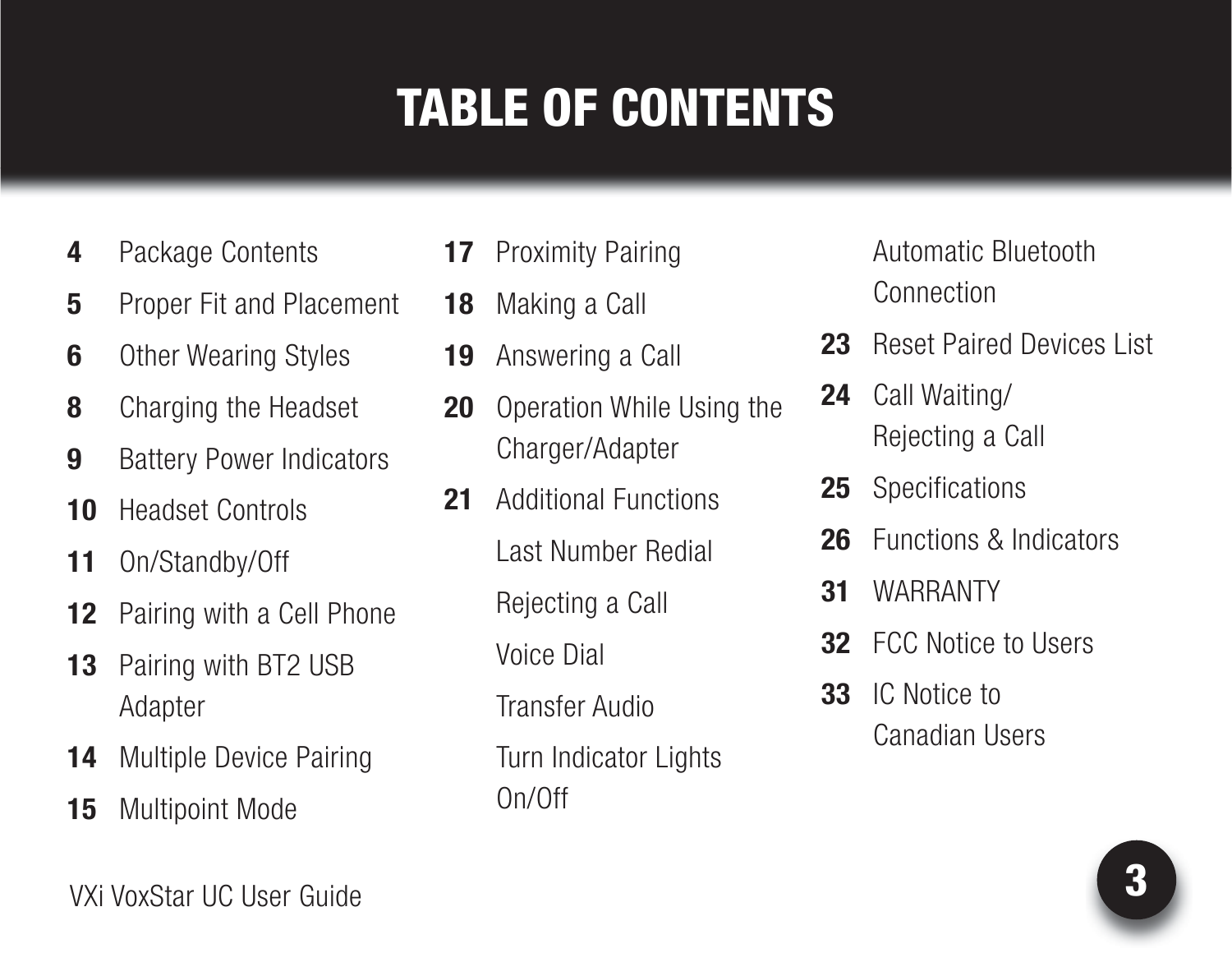### PACKAGE CONTENTS

- 1. BT2 Bluetooth® USB Adapter
- 2. VoxStar™ Headset with Ear Hook
- 3. Cheek Pad
- 4. Foam Ear Cushions (1 small and 1 large)
- 5. Rubber Ear Cushion
- 6. Headband/Over-the-Head Wearing Style
- 7. Neckband/Behind-the-Neck Wearing Style
- 8. Contoured Ear Buds (1 small, 1 medium, and 1 large)
- 9. Ear Bud Adapter Ring
- 10. USB Charging Cable
- 11. AC Adapter
- 12. Quick-Start Guide (not shown)





VXi VoxStar UC User Guide

4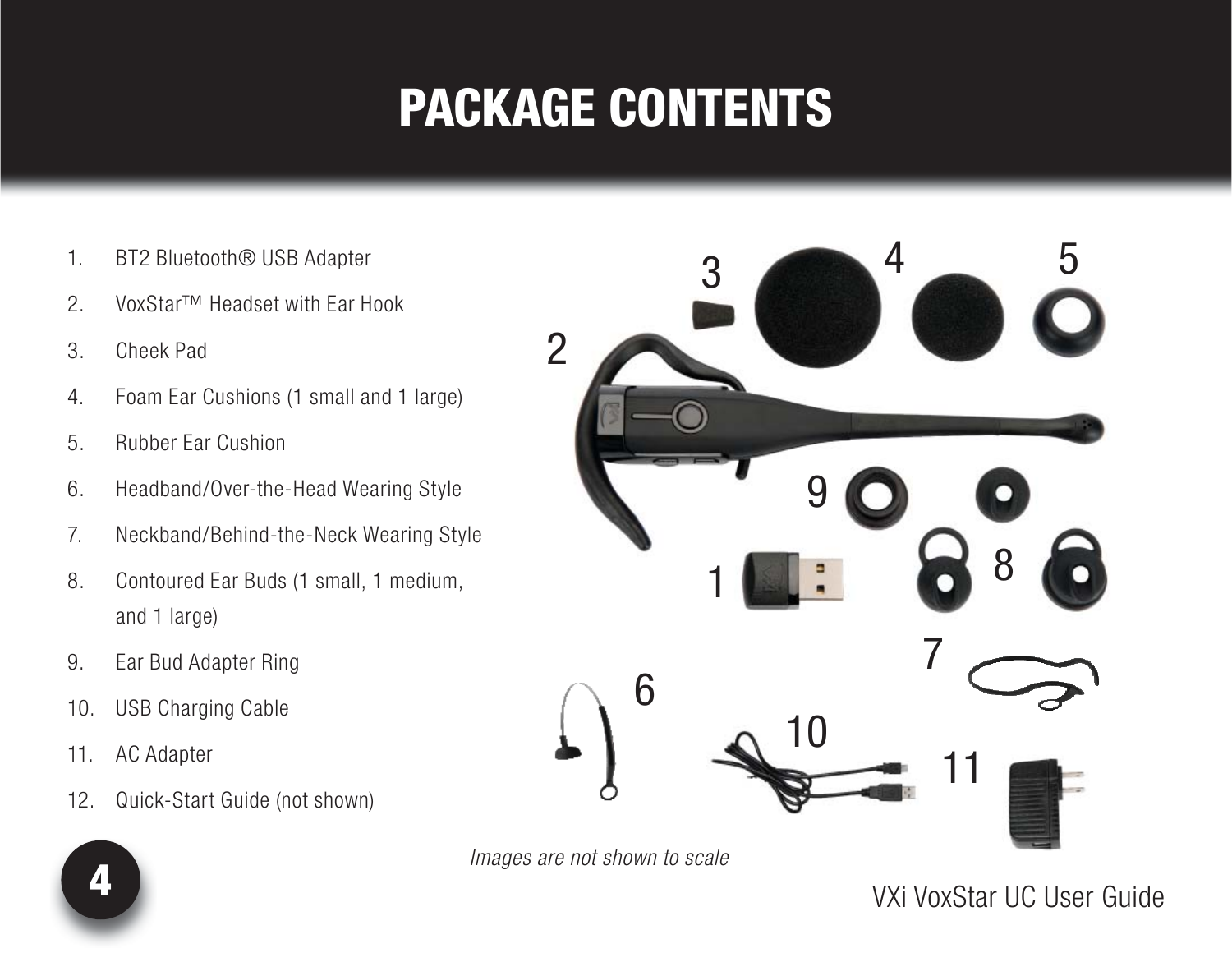# PROPER FIT AND PLACEMENT

To get the best performance from our noise-canceling technology, position the microphone near the corner of your mouth. Positioning is important; small adjustments in microphone placement can improve performance.

The VXi VoxStar UC offers three wearing styles to ensure optimal fit and comfort: earhook, headband and neck band. To attach the headset to the wearing style of your choice, please refer to the following photos.

Multiple sizes of ear tips are included. Choose the size that gives you the optimal fit.

#### **Ear Bud Assembly**

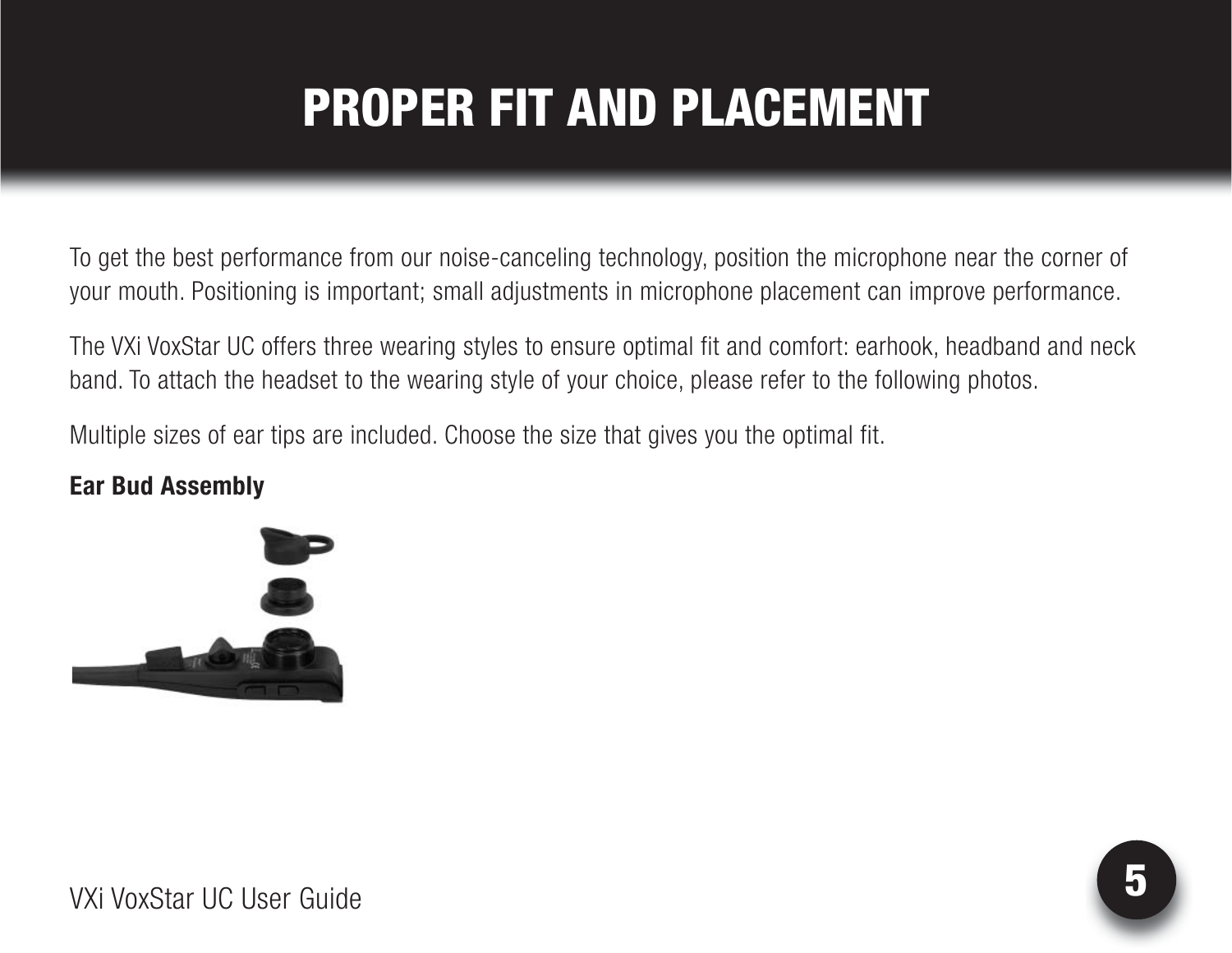# OTHER WEARING STYLES

**Over-the-ear wearing style:** Attach to ear hook as shown. Add foam or rubber ear cushion and optional foam cheek pad. Place the ear hook over your ear and mold it so it fits securely and comfortably.





*Optional cheek pad goes here*



**Over-the-head wearing style:** Attach to headband as shown. Add foam or rubber ear cushion. Place the ear hook over your ear and mold it so it fits securely and comfortably.





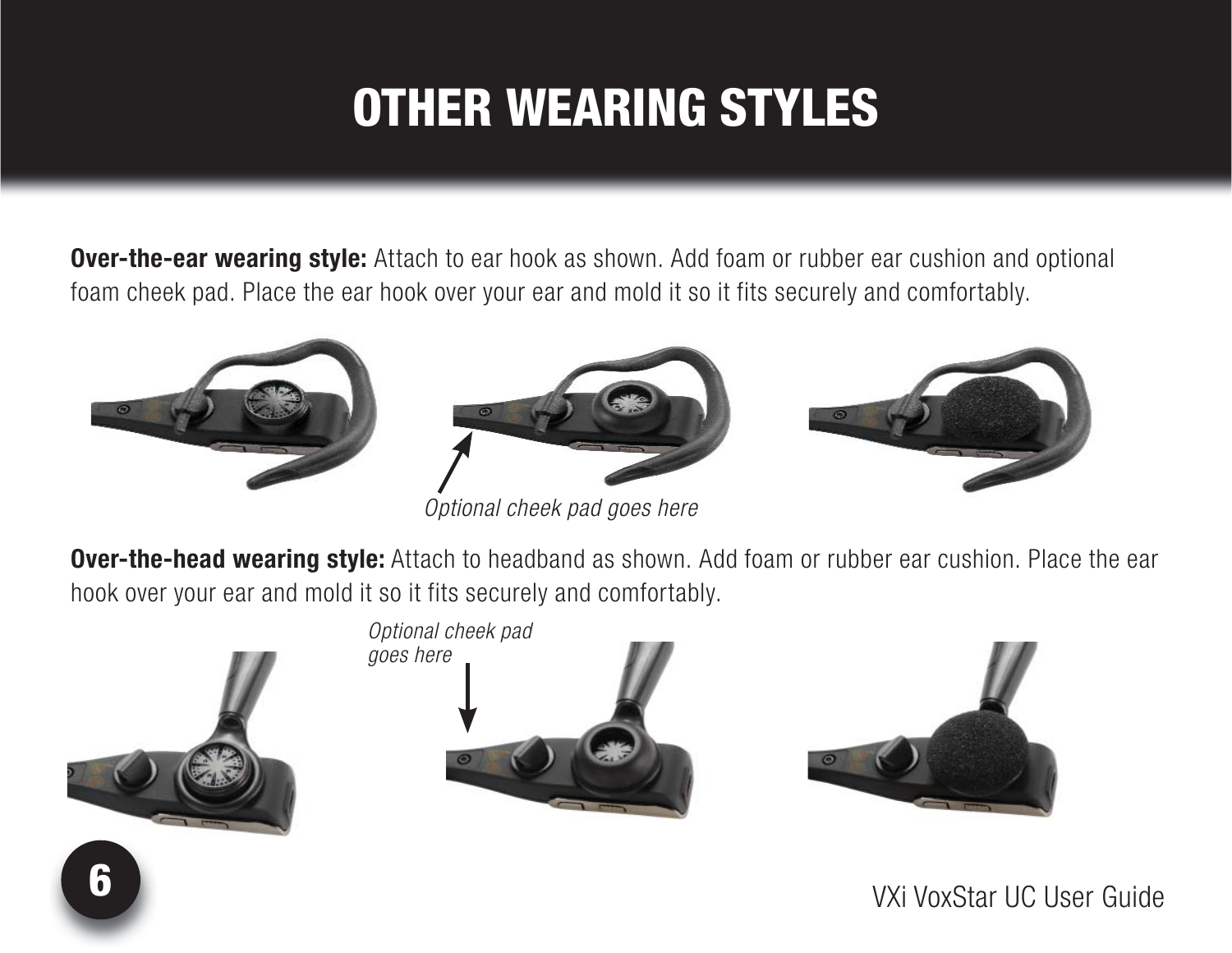### OTHER WEARING STYLES

**Behind-the-neck wearing style:** Attach to headband as shown. Add foam or rubber ear cushion.

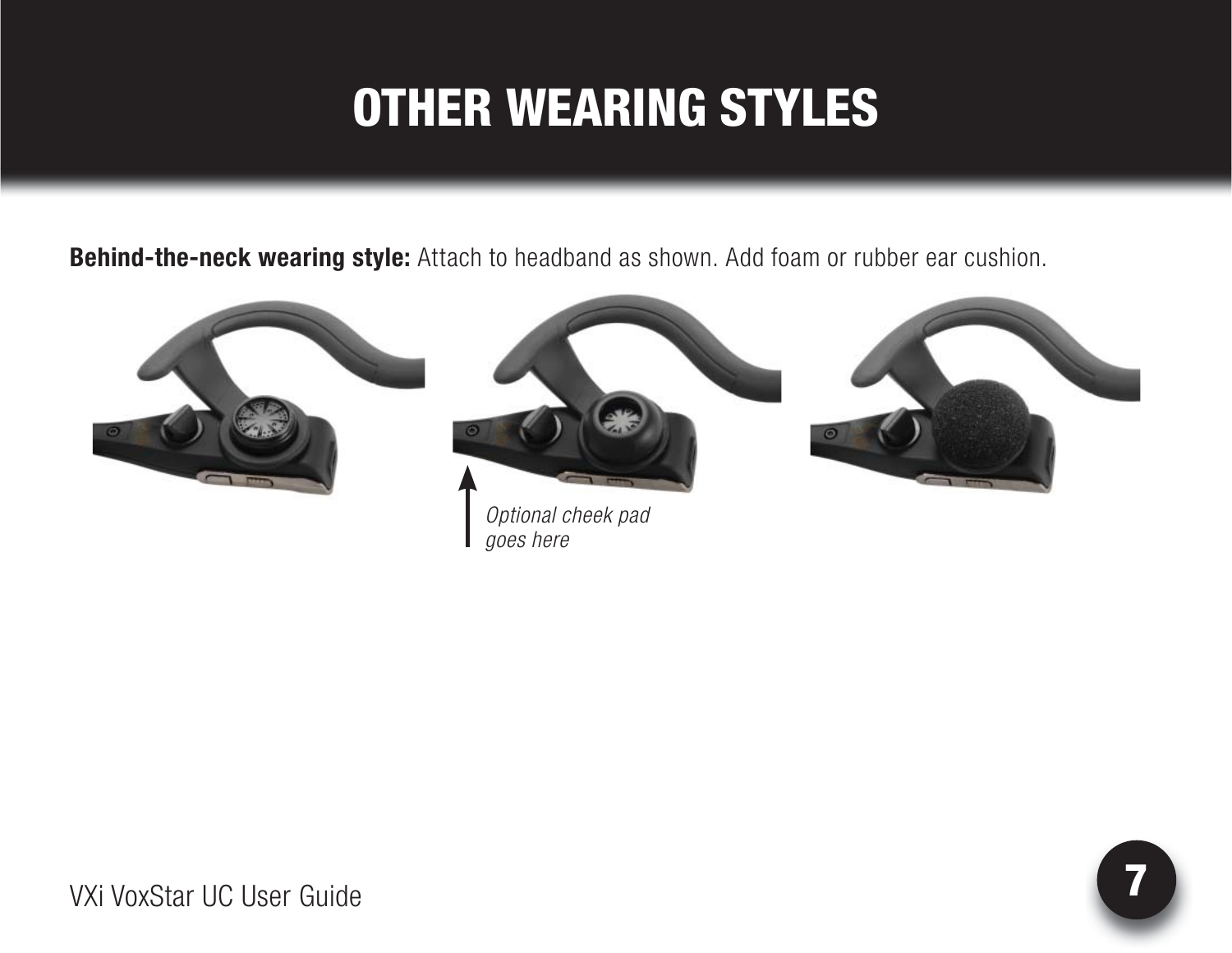### CHARGING THE HEADSET

Connect charger cord into the headset's charging port. The MFB's indicator light may turn blue for several seconds while the headset determines the level of charge the battery is holding. Do not remove the headset from the charger. If the headset is not fully charged, the indicator will turn RED within a short period (less than 3 minutes). When the indicator turns blue—and stays blue—the unit is fully charged. It could take approximately 2.5 hours to achieve a complete charge.



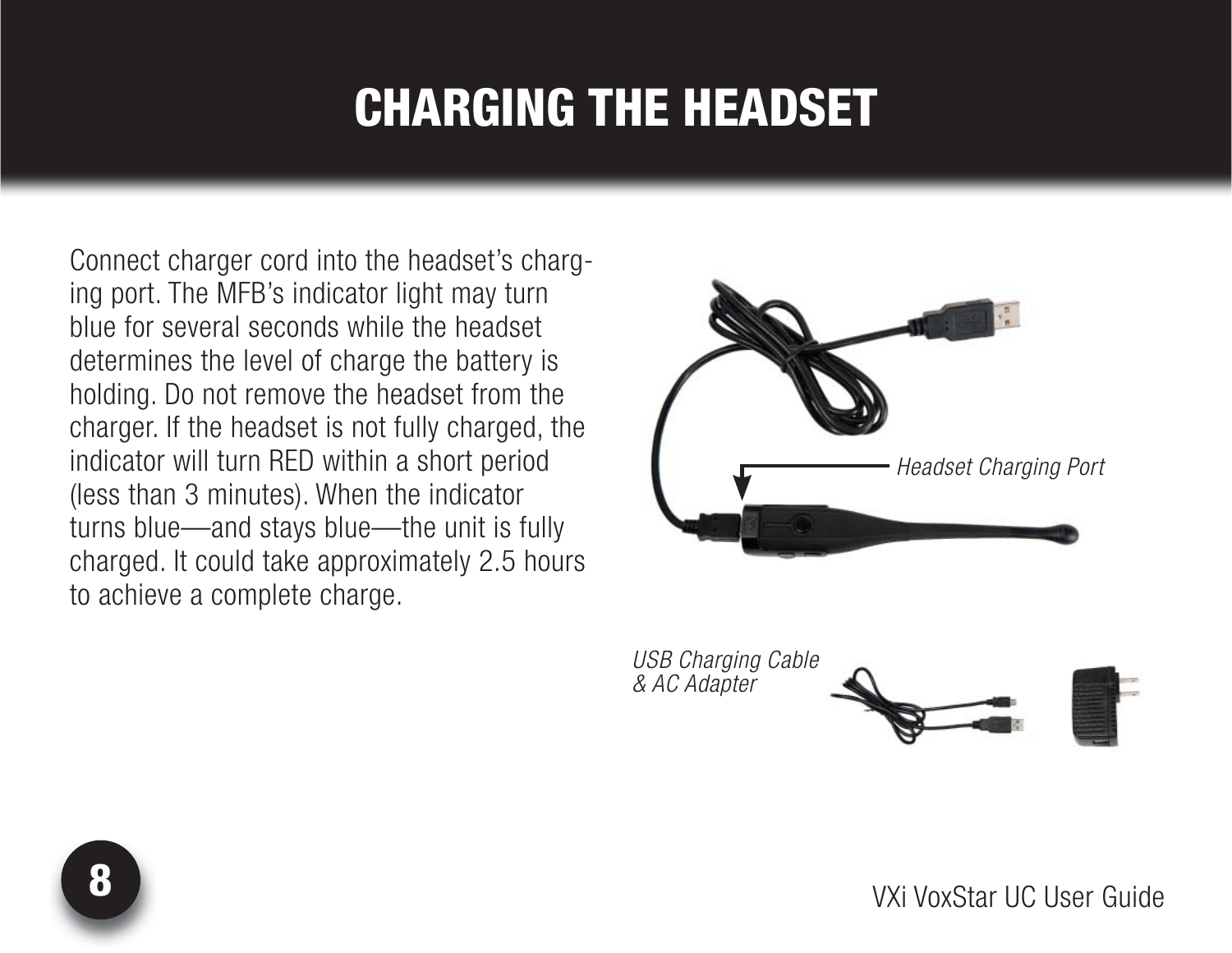# BATTERY POWER INDICATORS

While charging, the MFB's indicator light shows the level of battery power on your VXi VoxStar as follows:

**Blue light:** Fully charged. Over 7 hours' talk time.

**Red light:** Less than a full charge.

For best performance, keep charging headset when not in use.



*Indicator Light*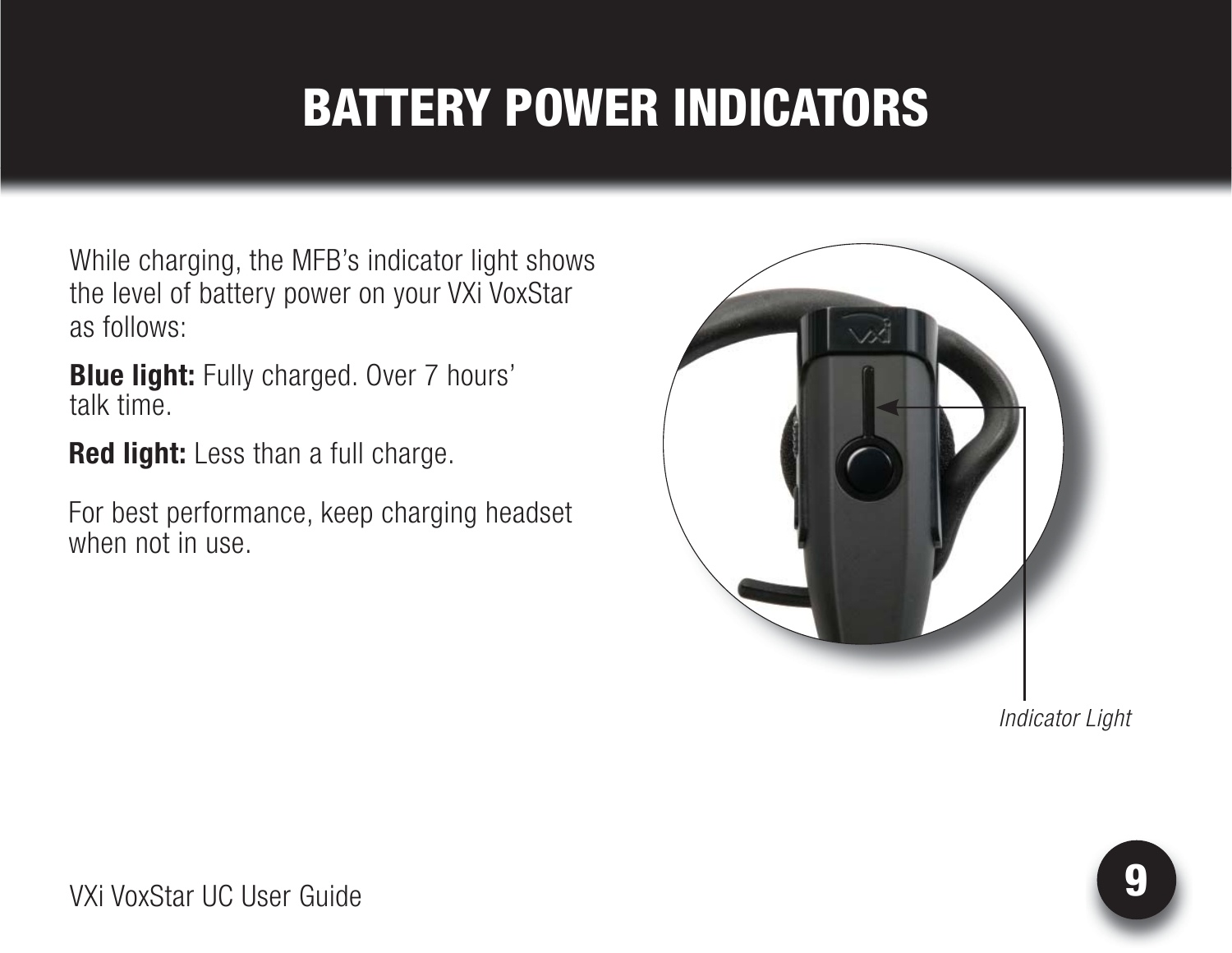# HEADSET CONTROLS

**Volume Increase:** Quickly press and release the Volume Up/Mute button. Repeat until desired volume is attained.

**Volume Decrease:** Quickly press and release the Volume Down button. Repeat until desired volume is attained.

Microphone Mute/Un-Mute While on a call, hold down the Volume Up/Mute button for 2 seconds until you hear a beep. A mute reminder beep will be heard every 10 seconds. *Repeat to un-mute*.



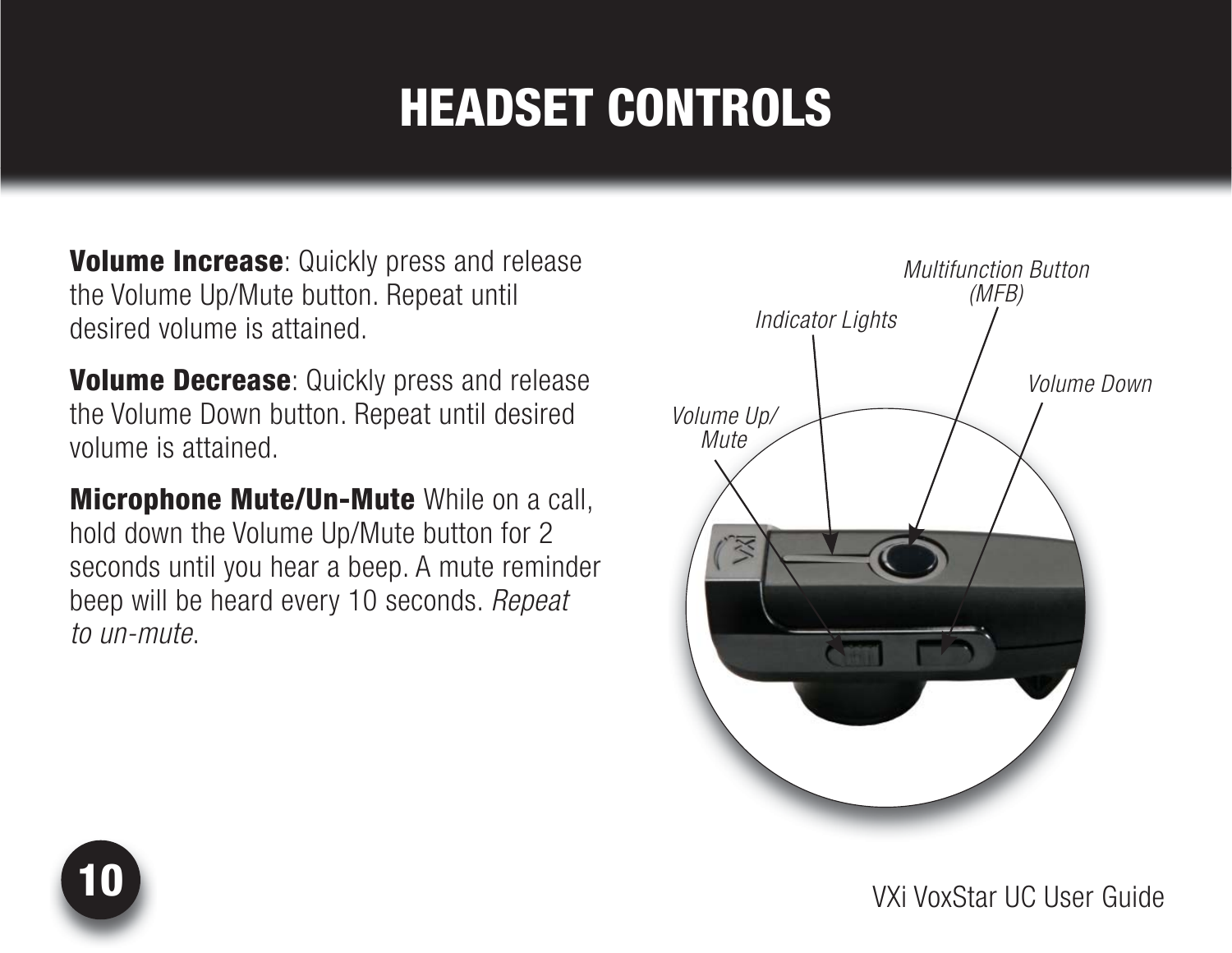# ON / STANDBY / OFF

**Turn Headset On**: Hold down the MFB for approximately 2-3 seconds until you hear a voice prompt, "Power on." The blue light will flash twice every second.

**Standby Mode**: Once the headset is turned on (after the initial pairing), it will attempt to connect to the last device that it was paired with, putting itself into Standby Mode. (The headset can also be put into Standby Mode with a quick press and release of the MFB). The blue light will flash indicating an active Bluetooth link. The headset will give a voice prompt (in English), "Your headset is connected."

**Turn Headset Off** (conserves battery power): Hold down the MFB for approximately 3-4 seconds until you hear a voice prompt (in English), "Power off." A red light will flash 4 times and the headset will turn off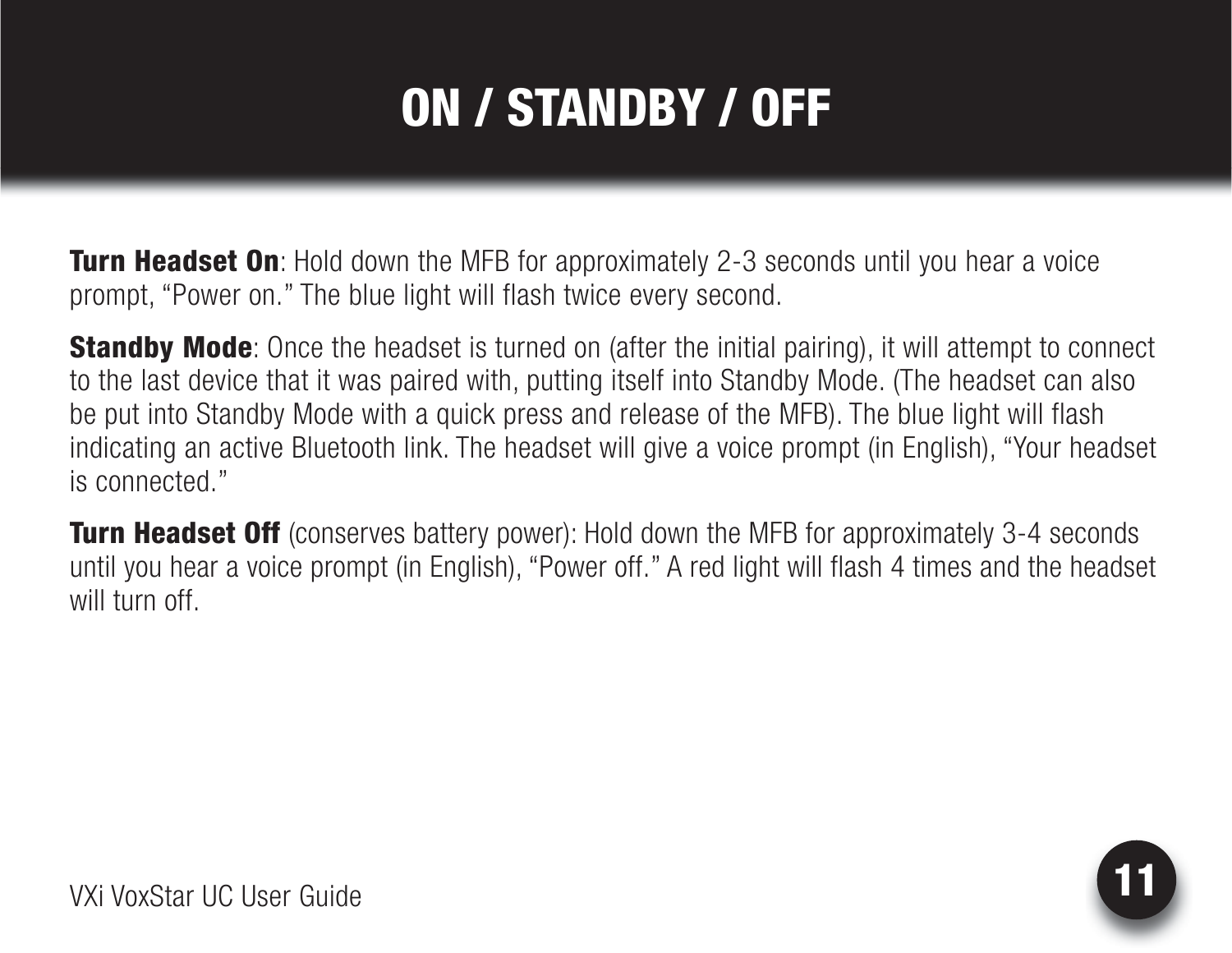# PAIRING WITH A CELL PHONE

 Keep headset and phone no less than 3 inches and no more than 3 feet apart while pairing. Keep other Bluetooth devices at least 50 feet away, or turn them off. *NOTE: The headset can be paired with up to 8 different devices but can only be connected to one at a time. It can only switch back and forth between 2 devices in Multipoint Mode.*

- 1. Turn headset off.
- 2. Press the MFB until the light rapidly flashes blue and you hear the audio prompt "Power On" (in English) and keep holding until you hear "Discovering" (in English). *IMPORTANT: Wait for all audio prompts and the blue, rapidly flashing light. This may take up to 8–10 seconds. Release the MFB.*
- 3. Put your cell phone into Bluetooth Search/Scan Mode per the manufacturer's instructions.
- 4. Wait while the devices discover each other: This could take up to 2 minutes. Once the phone discovers the headset, select "pair" and enter a passcode of "0000" if instructed. Once pairing is complete, the headset's rapid blue light will stop flashing and the phone may prompt you to 'connect' to the headset. Enter "Yes" on the phone if prompted to connect to the headset. When connected, you'll hear the voice prompt (in English), "Your headset is connected," and the blue light will flash slowly (once every 3–4 seconds), indicating that the headset is in Standby Mode and ready to make or receive calls.

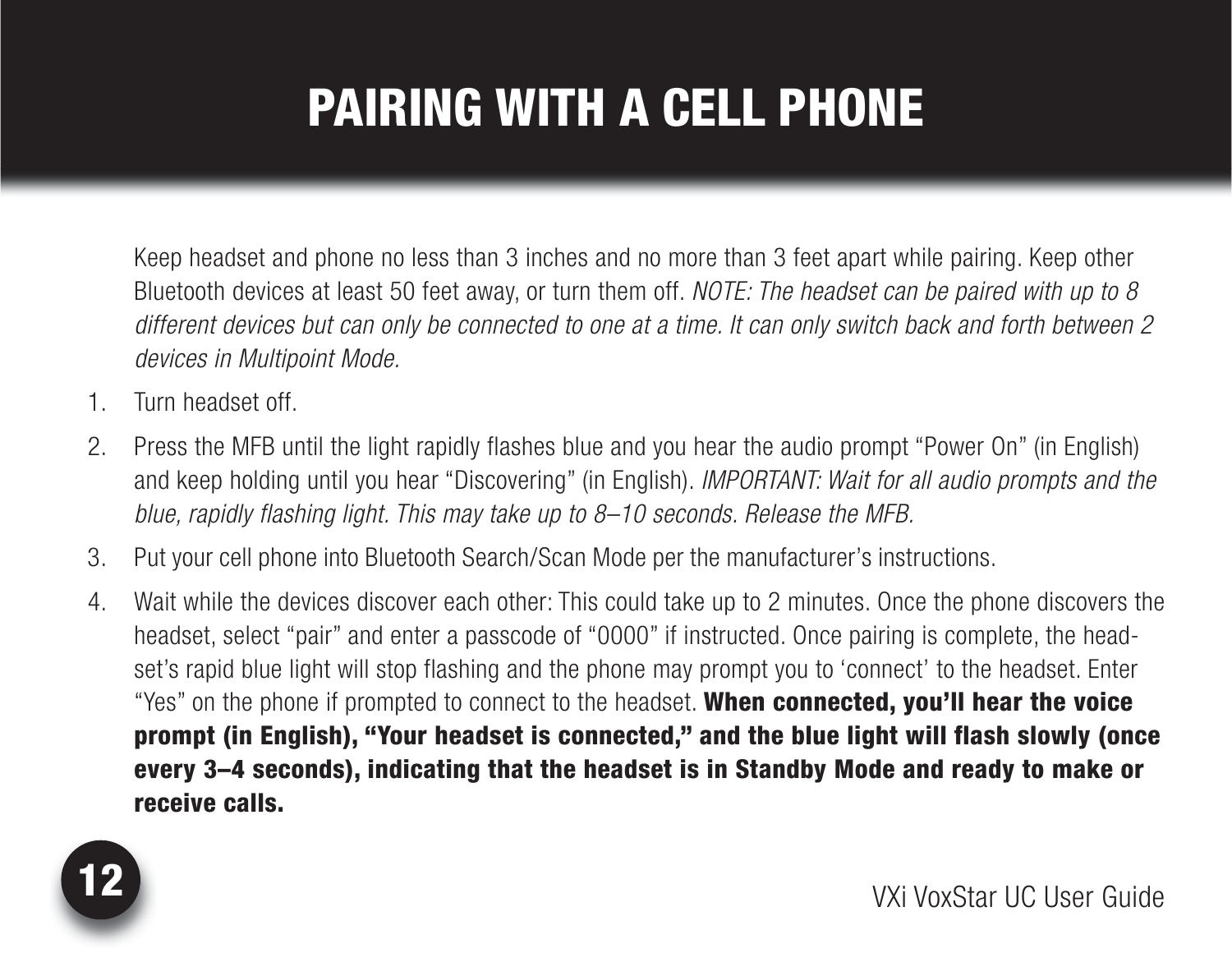# PAIRING WITH BT2 USB ADAPTER

Your VoxStar UC headset is pre-paired with the BT2 USB Adapter. If you need to re-pair your headset, or pair the BT2 with a different headset, follow these steps:

- 1. Place the headset into pairing mode.
- 2. Insert the BT2 into a USB port on the computer.
- 3. The adapter will initialize and enter pairing mode while the computer installs any necessary driver files. The BT2 LED will flash quickly. The headset should connect with the adapter either during initialization or shortly after. *Note: If the adapter and headset do not pair the first time, unplug the adapter and repeat this procedure.*

Make sure your PC's sound settings have the VXi BT2 USB Adapter as the default microphone and/or speaker. Go to **www.vxicorp.com/usb** for more information on configuring your specific operating system.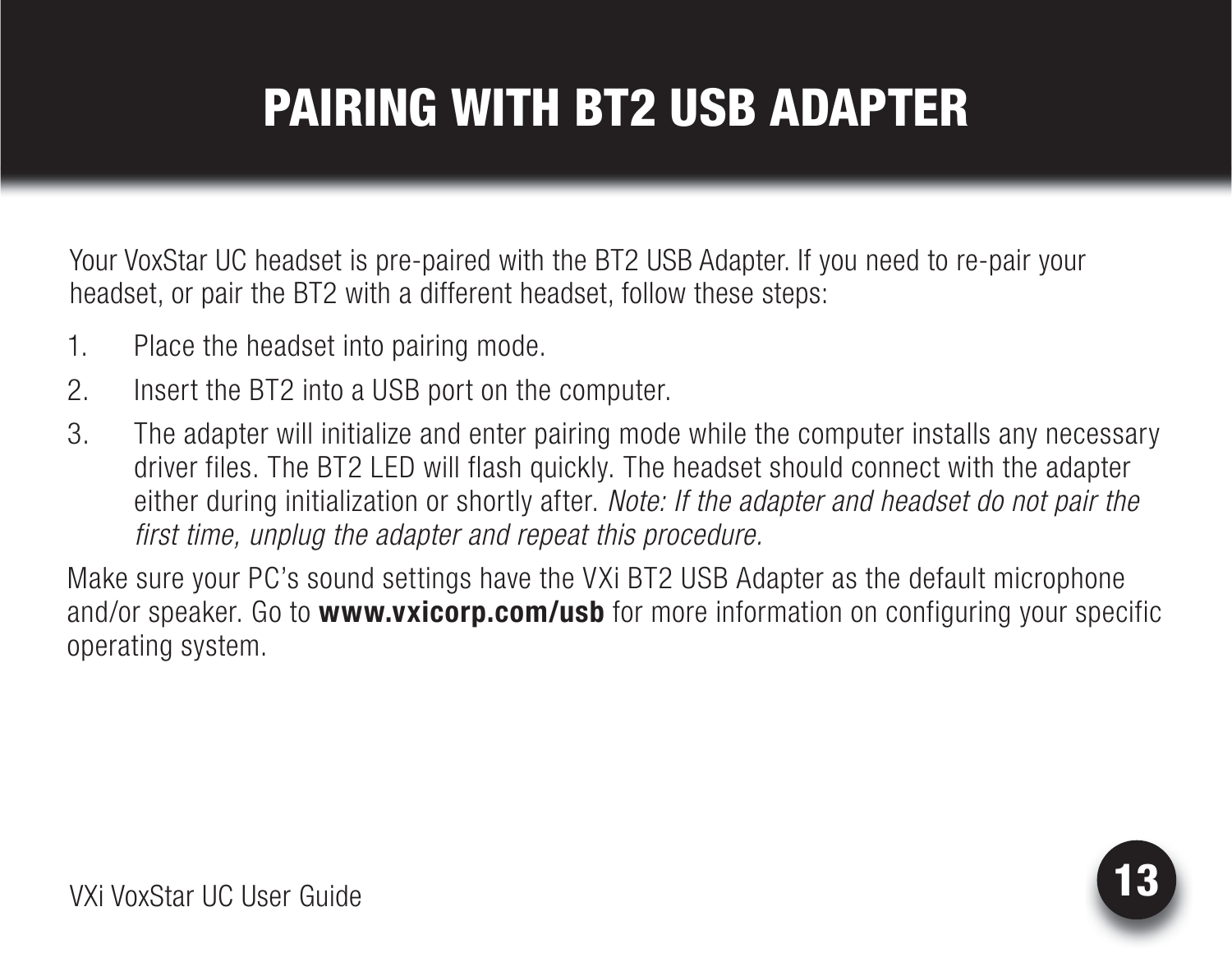## MULTIPLE DEVICE PAIRING

The VXi VoxStar UC can pair with up to 8 devices at the same time; however, only one device may be connected to the headset at a time, *unless the headset is in Multipoint Mode.*

Once all devices are paired, the headset will connect to the devices in reverse order of pairing. For instance, if device A, B and C were paired in that order, connection will be established to C first. If C is not available (turned off, out of range), the headset will connect to B, etc.

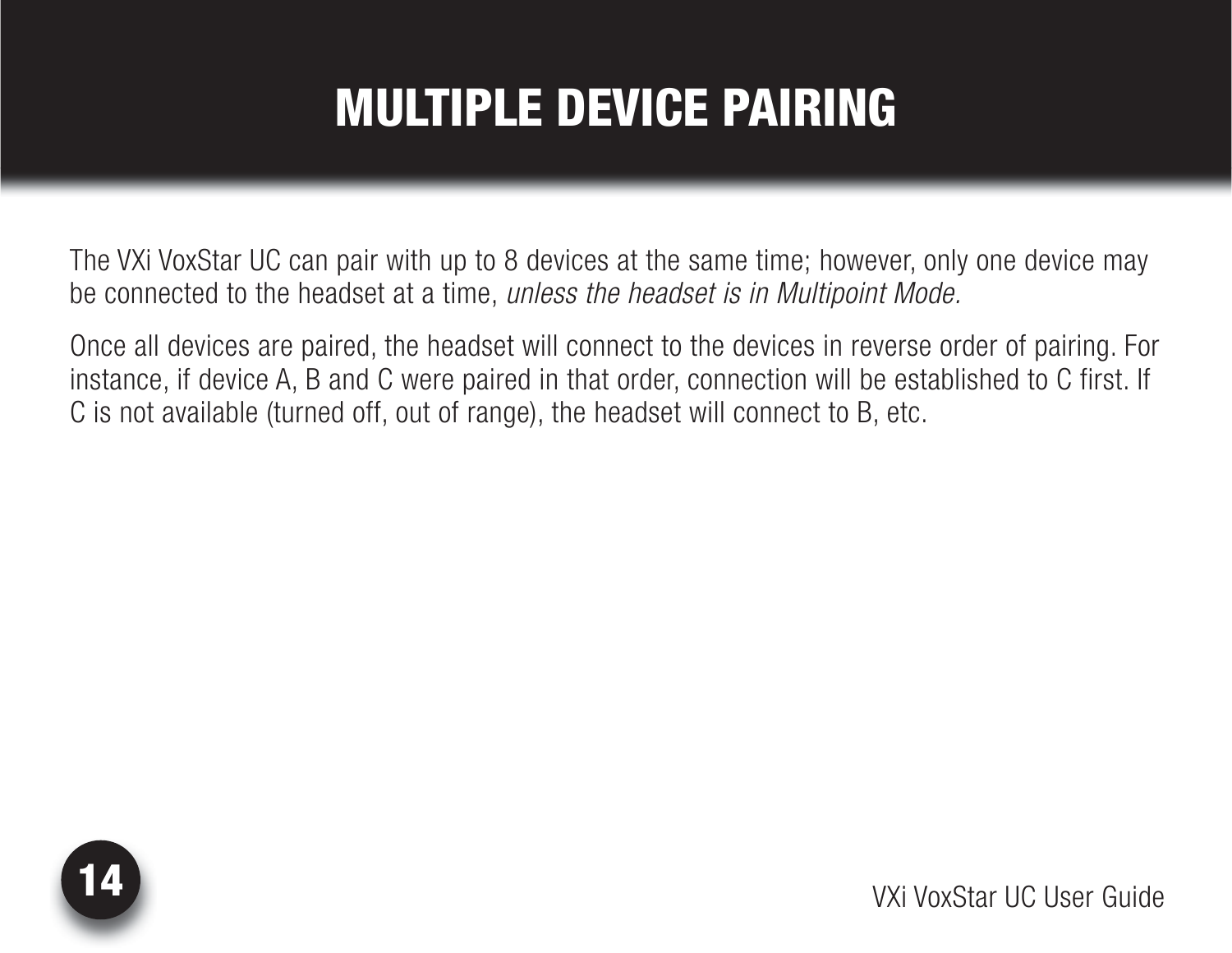# MULTIPOINT MODE

Multipoint Mode allows you to pair and switch between two Bluetooth devices.

The headset can be paired with devices before or after enabling Multipoint Mode.

#### ENABLING MULTIPOINT MODE

- 1. Make sure any other Bluetooth devices are powered off or out of range.
- 2. Power on the headset, but release the MFB as soon as you hear the voice prompt (in English) "Power On." The headset should not be connected to any other devices and should display a double-blinking blue light.
- 3. Press and hold the MFB, Volume Up and Volume Down buttons, and then release all three at the same time.
- 4. If successful, you should hear a 4 rising tone "fanfare."
- 5. Power off the headset. It is now in Multipoint Mode.
- 6. If you have not already done so, pair the headset with the devices you want to use.
- 7. Once all this is completed, when you next power on the headset, you should hear the voice prompt (in English) "Your headset is connected" as it connects to each device.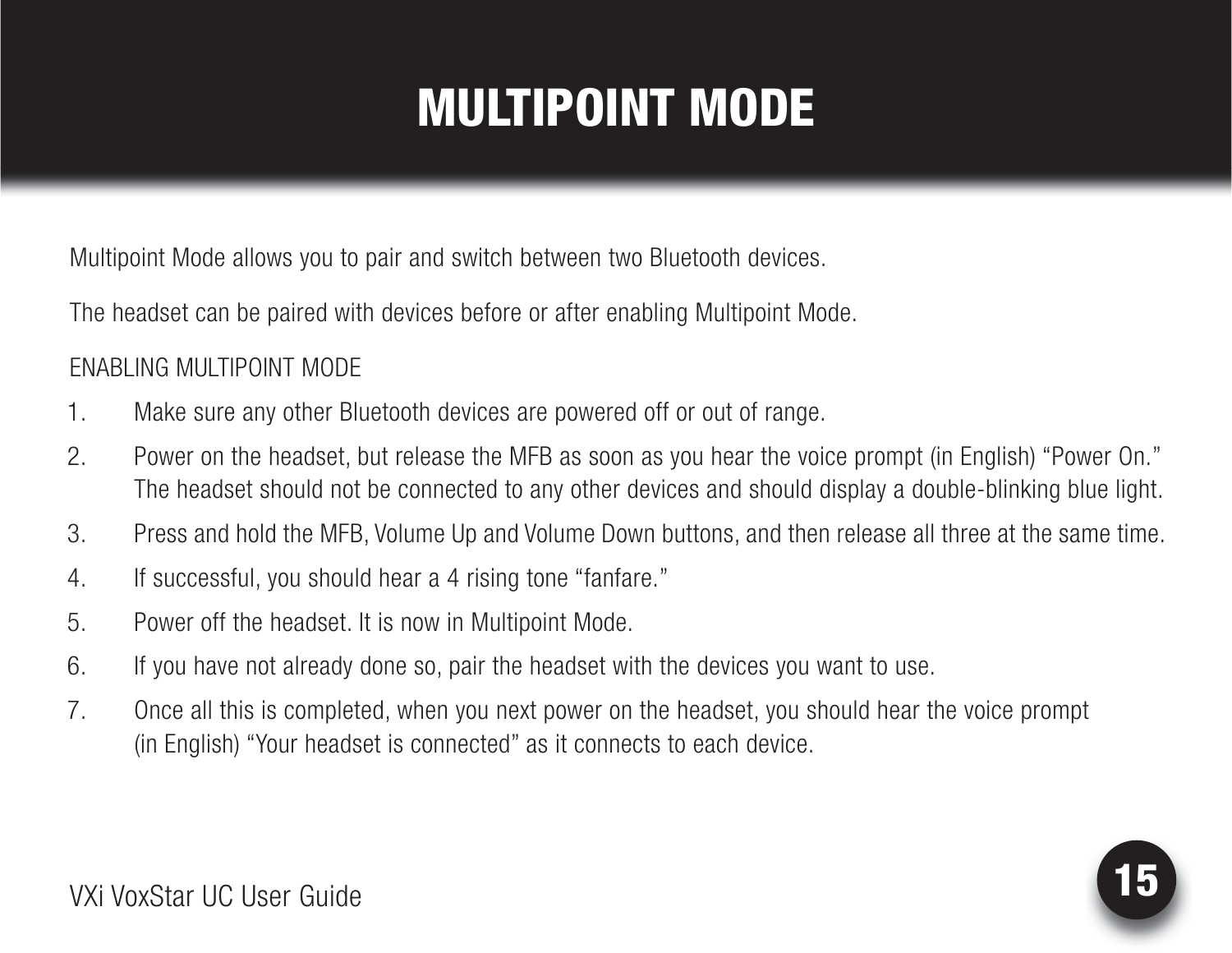# MULTIPOINT MODE

#### DISABLING MULTIPOINT MODE

Disabling Multipoint Mode does not affect device pairings.

- 1. Repeat steps 1–3 for enabling Multipoint Mode.
- 2. If successful, you should hear a 4 descending tone "fanfare."
- 3. Power off the headset. Multipoint Mode is now disabled.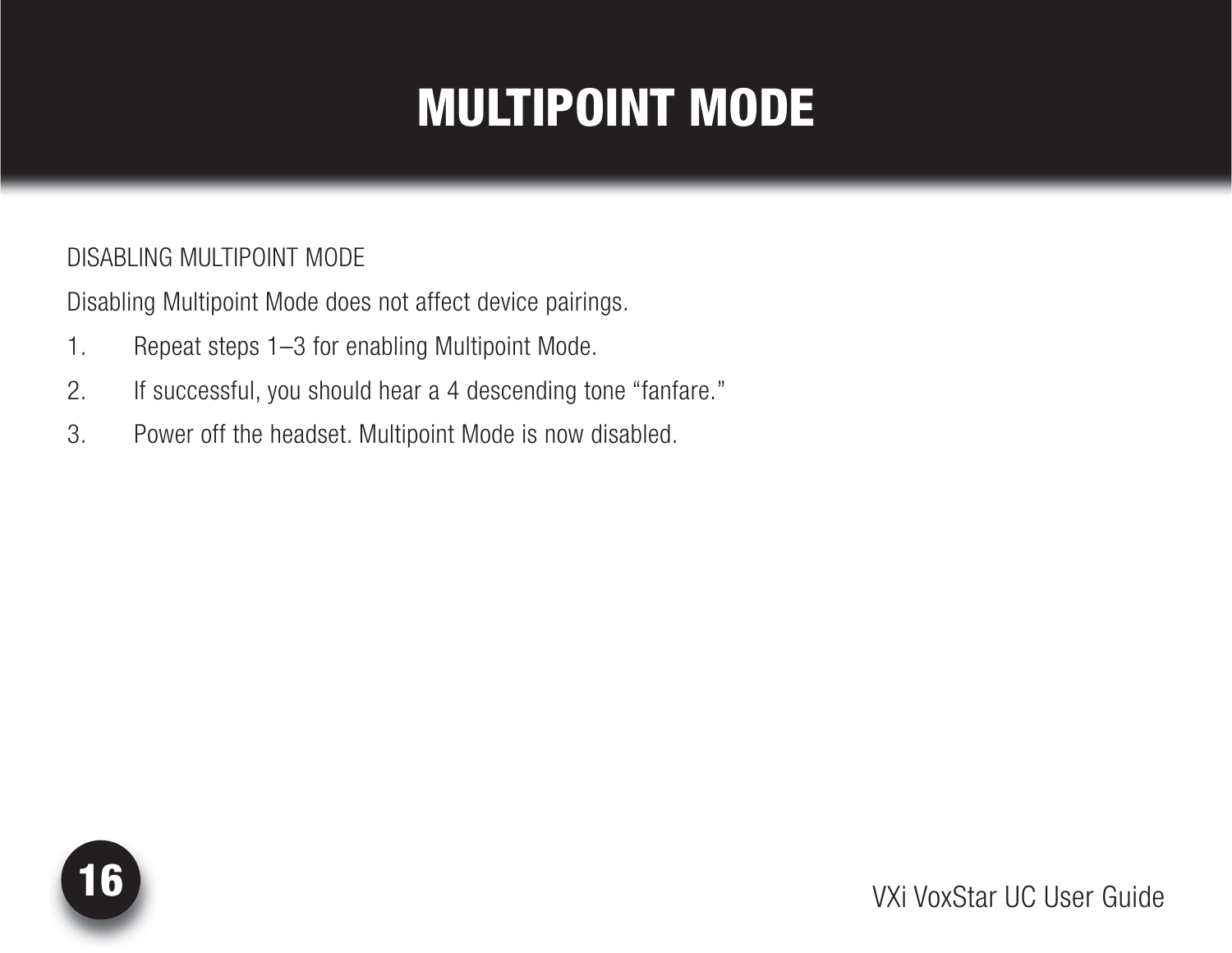# PROXIMITY PAIRING

<span id="page-16-0"></span>Proximity Pairing enables the headset to find the closest "discoverable" phone.

- 1. Make sure the headset is powered on.
- 2. Hold the MFB down and quickly press the Volume Down button.
- 3. You should hear the voice prompt "discovering" (in English) in the headset.
- 4. The headset lights will rapidly flash blue.
- 5. The headset initiates pairing activity, and the user has to accept the incoming pairing invitation on the phone. *NOTE: This may include entering the pin number "0000" (four zeros).*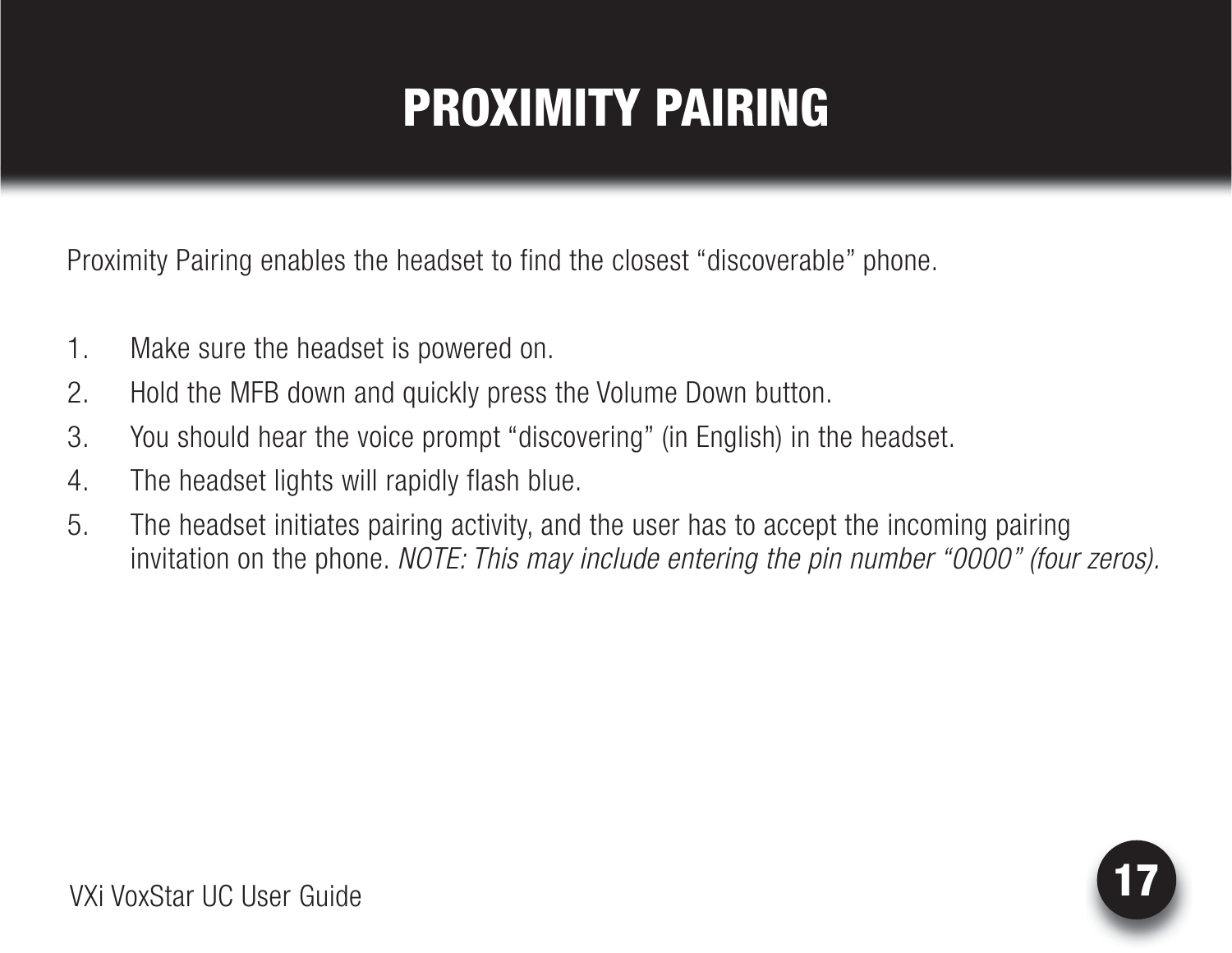# MAKING A CALL

<span id="page-17-0"></span>If you have not paired the headset and phone together yet, you must do so.

- 1. Turn on your cell phone. Be sure the Bluetooth option is enabled on your phone (refer to your phone's user guide for instruction).
- 2. Put headset on and properly position the microphone. Turn the headset on, and wait for it to connect to your phone.
- 3. Dial the phone and make a call as usual. Or use the headset's Voice Dial function (if your phone supports it) to make a call.
- 4. To end call, quickly press the MFB on the headset and release. You will hear falling tones. The call will end and the headset will enter Standby Mode.

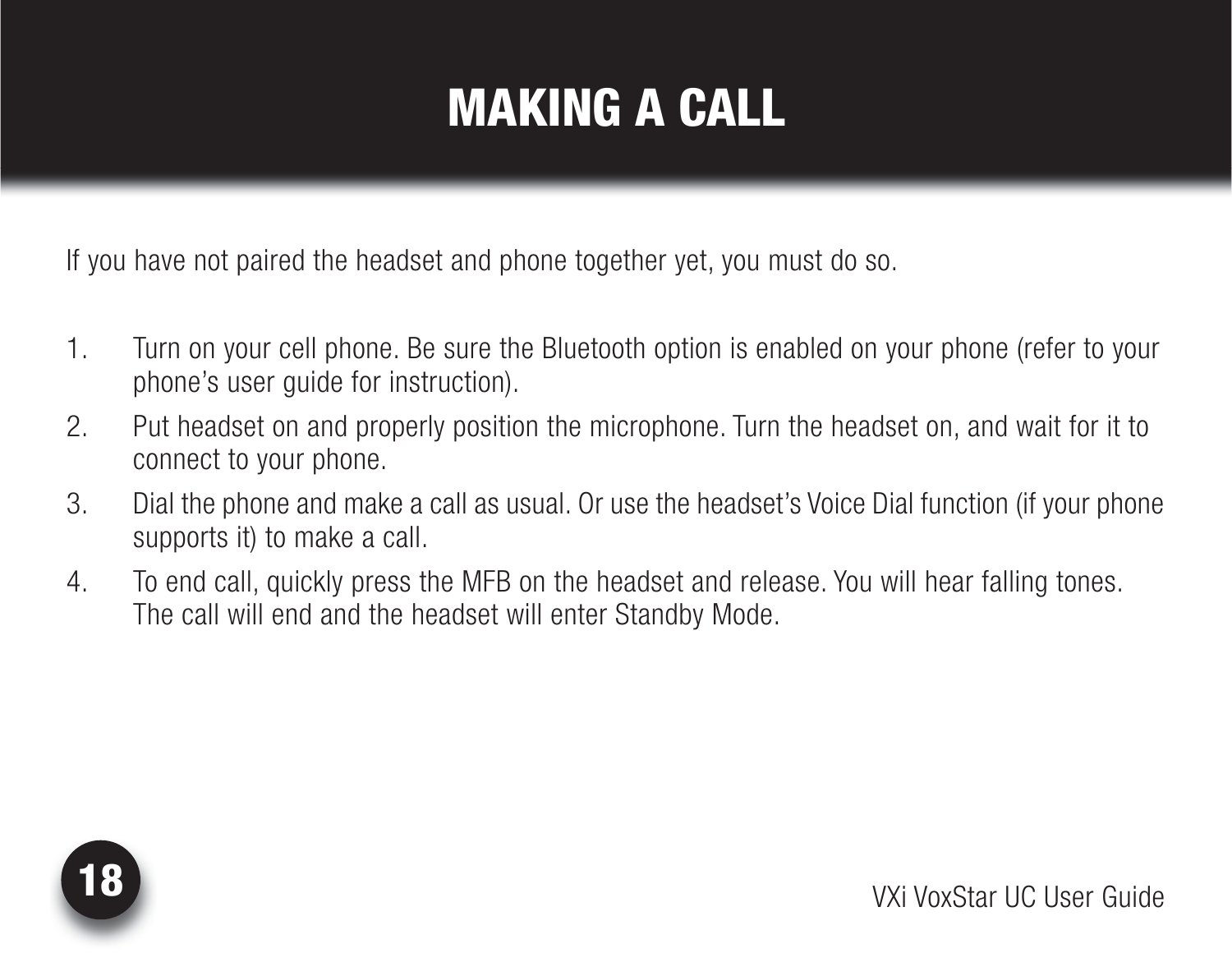# ANSWERING A CALL

<span id="page-18-0"></span>In order to answer a call, the headset must be in Standby Mode.

- 1. When your cell phone rings, you will hear ring tones in the headset. Answer the call by quickly pressing the headset's MFB and release. You will hear 2 rising tones (and the MFB button will blink blue every second).
- 2. To end the call, quickly press the MFB on the headset and release. You will hear falling tones and the headset will enter Standby Mode.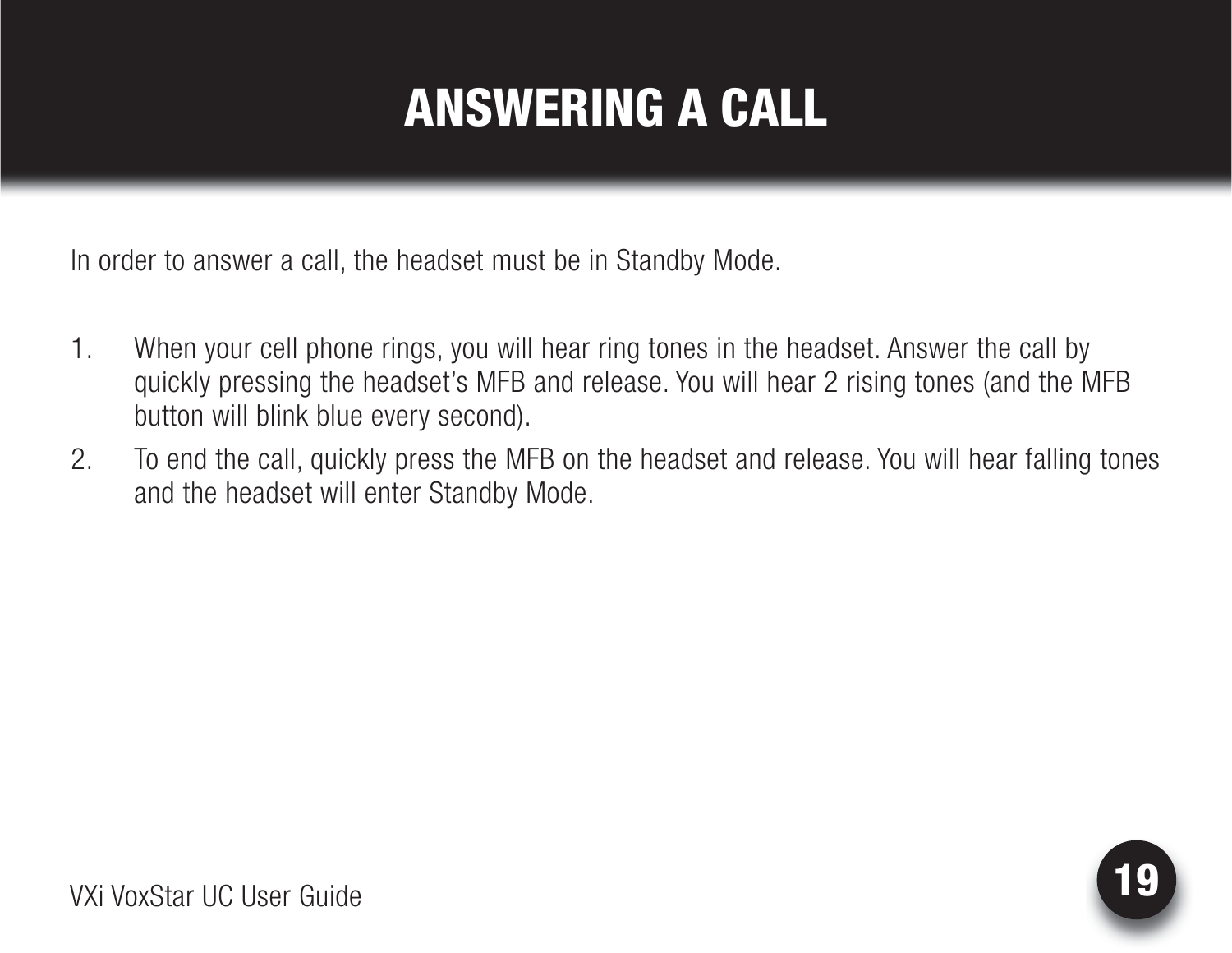# <span id="page-19-0"></span>OPERATION WHILE USING THE CHARGER/ADAPTER

The VoxStar UC headset will operate from battery power or from the AC/DC charger/adapter.

*NOTE: Do not attach the charger mid-call. This will cause the headset to reset, and the call will be sent back to the phone.*

When the headset is operating from the battery, all indicator lights and sounds will function as described in this guide.

When the headset is operating from the charger/adapter, the headset—including the audio indicators—will function as described in this user guide. However, the MFB lights will indicate the battery charge status.

While the headset is on the charger, press and hold the MFB long enough to power the unit on. The headset should reconnect automatically unless your phone is set to "always ask" for connection requests.

After the battery is fully charged, the MFB charge light will turn and stay blue. As long as the charger/adapter is connected to the headset, the indicator light will remain blue.

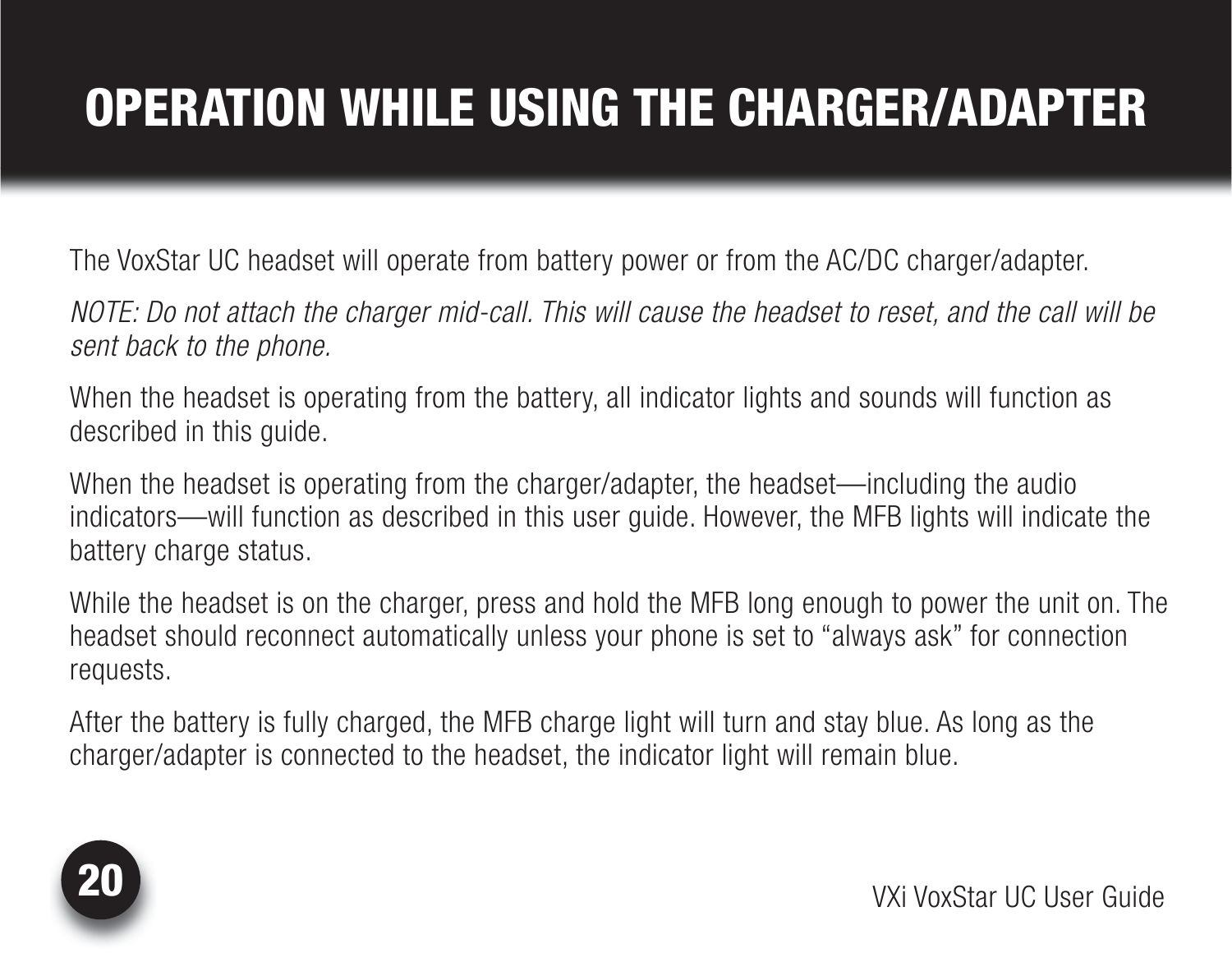# ADDITIONAL FUNCTIONS

#### <span id="page-20-0"></span>LAST NUMBER REDIAL

To re-dial the last number that was dialed from the cell phone, press and hold the Volume Down button for approximately 1 second. A beep will be heard and the phone will redial the last number.

#### REJECT A CALL

To reject an incoming call, press and hold the MFB for 2 seconds. You will hear 2 falling tones and the incoming call will be transferred to your voicemail (if available).

#### VOICE DIAL

To use the Voice Dial feature of the cell phone, quickly press the MFB on the headset. A tone will be heard and the phone's voice dialer should open. Clearly speak the command. Repeat quick press of the MFB to end Voice Dial. The headset must be in Standby Mode to use this feature.

*More functions on page 22*

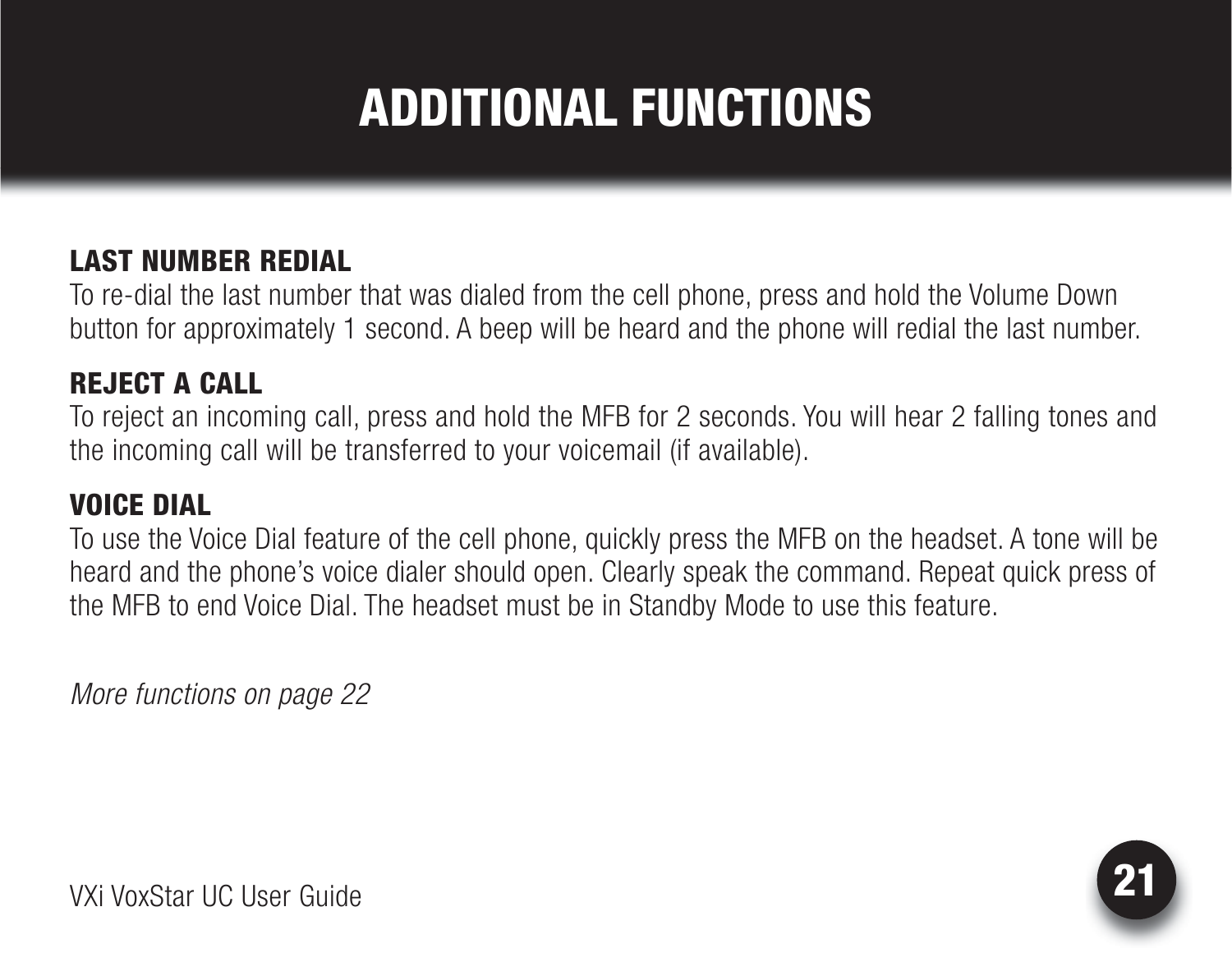# ADDITIONAL FUNCTIONS

#### TRANSFER AUDIO

To transfer audio from the headset to the cell phone while on a call, press and hold the Volume Down button for 1-2 seconds. The audio will transfer to the phone; repeat to transfer audio back to the headset. When audio is transferred to the phone, the light on the headset will be off until the audio is transferred back to the headset.

#### TURN HEADSET INDICATOR LIGHTS ON/OFF

A quick press of both the Volume Up and Volume Down buttons at the same time will turn the headset indicator lights off. Repeat to turn the indicator lights on. When powering on the headset, the indicator lights will be in the same state as they were when last powered off.

#### AUTOMATIC BLUETOOTH CONNECTION

When the headset is powered on, it will automatically attempt to connect to the last device it was paired with. If the headset was paired with multiple devices and the last connected device is not available (turned off, out of range, etc.), the headset will attempt to connect to the second to the last device it was connected to, etc. It is also possible to reconnect to the device with a quick press of the headset's MFB. A tone and the voice prompt (in English), "Your headset is connected," will be heard and the two devices should connect.

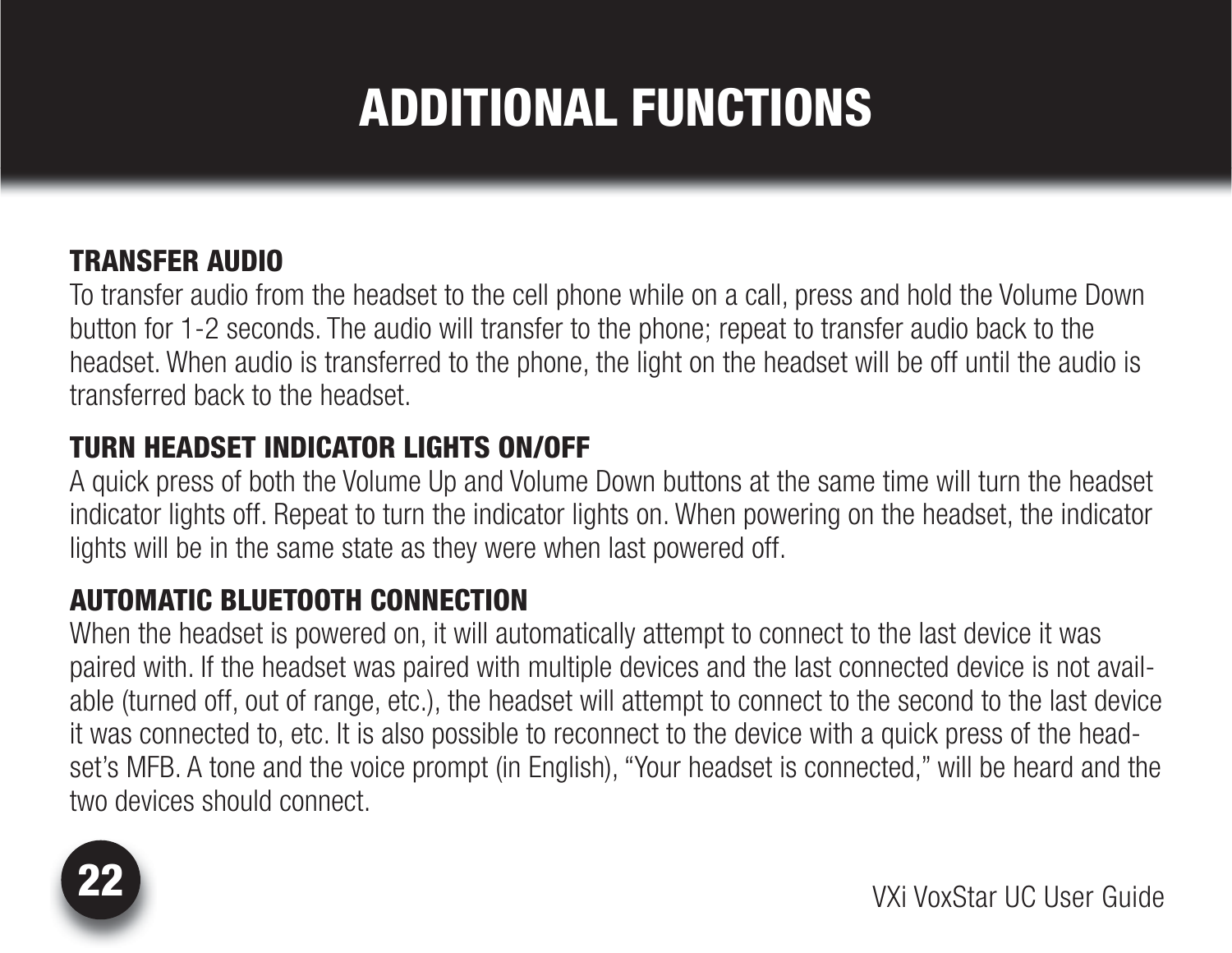# RESET PAIRED DEVICES LIST

<span id="page-22-0"></span>*The headset must be on to perform this function.*

To reset the headset's internal paired devices list, hold the headset near your ear. Press and hold the Volume Up and the Volume Down buttons simultaneously for approximately 6-10 seconds until two low tones are heard.

This procedure may be necessary if the headset will not pair or connect to a device.

*NOTE: Pairing information for devices previously paired with the headset will be lost. Headset will need to be paired to the device after reset has occurred. If Multipoint Mode was enabled at the time of reset, the headset will remain in Multipoint Mode.*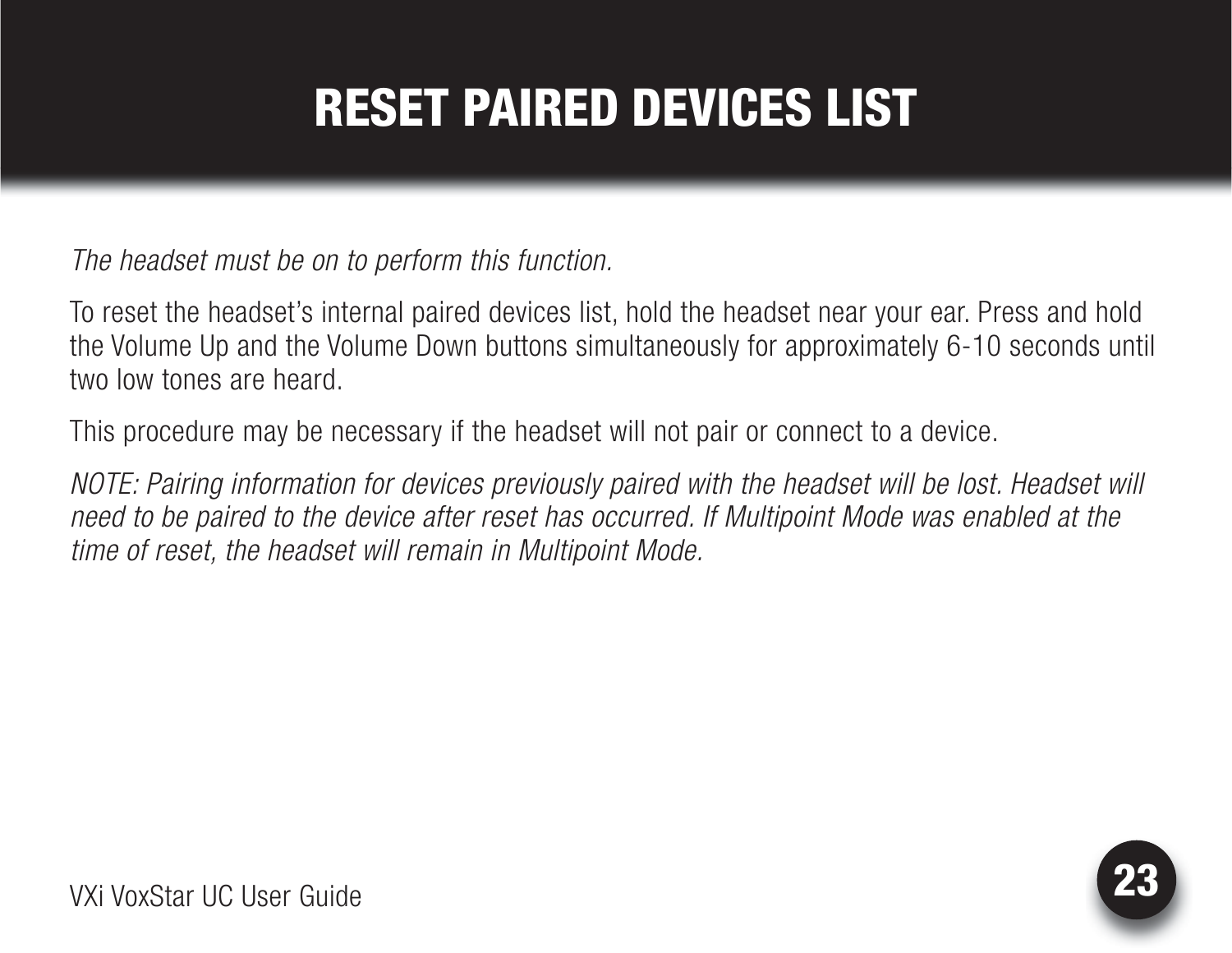# <span id="page-23-0"></span>CALL WAITING / REJECTING A CALL

*This function is dependent on the features supported by your cell phone.*

- 1. To accept an incoming call while talking on an active call, press the MFB button twice to put the active call on hold.
- 2. To switch to the original call, quickly press the MFB button once. *NOTE: Depending on your phone's programming, you may be able to switch between calls from the phone's call handling menu.*
- 3. To reject an incoming call while on an active call, press and hold the MFB button for 2 seconds. The incoming call will go to voicemail, if available and supported by your cell phone.

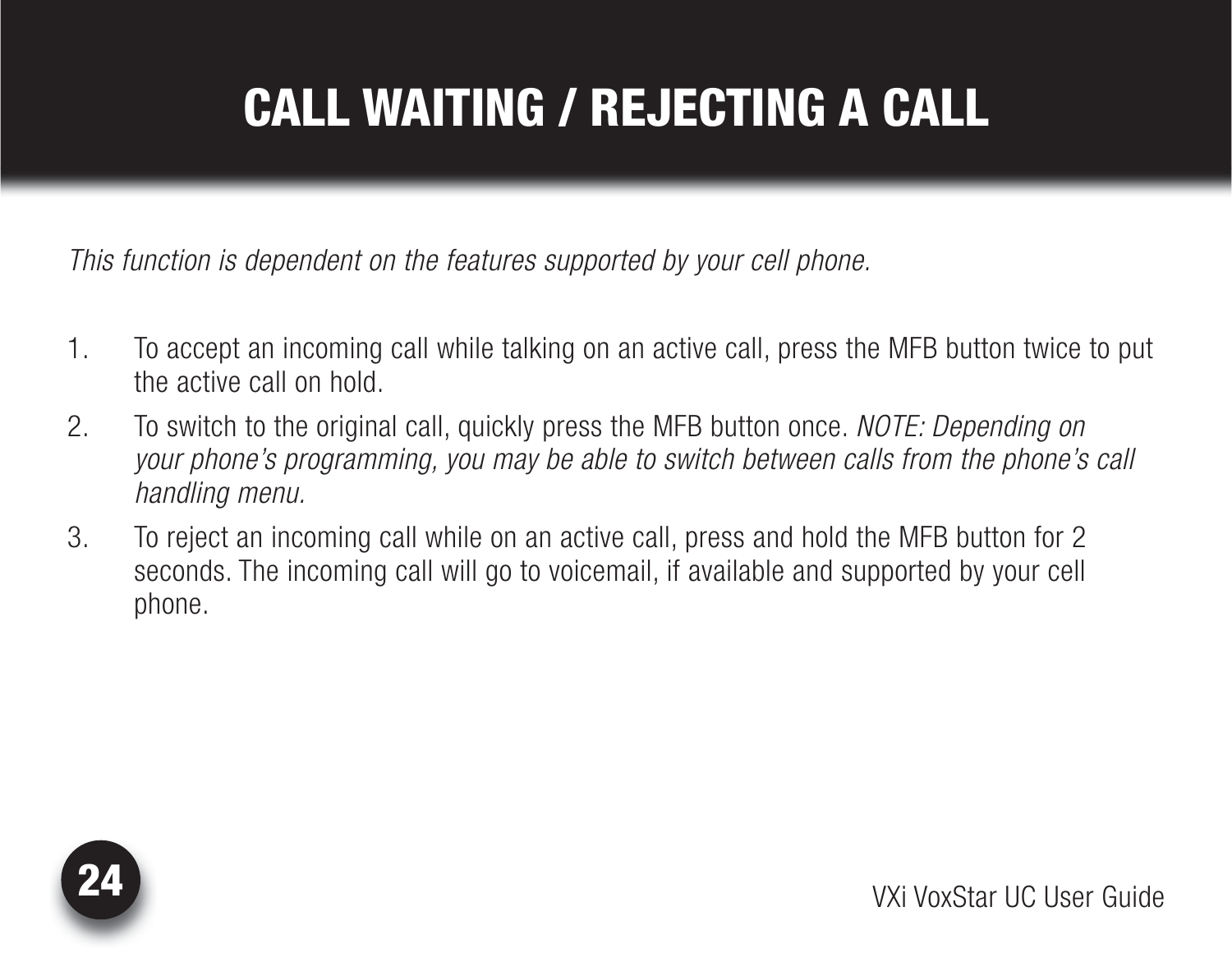### SPECIFICATIONS

<span id="page-24-0"></span>*VoxStar UC Headset*

**Range**: Up to 66 feet. Best range is achieved with line-of-sight positioning of headset and cell phone. Certain conditions and obstructions, such as wireless devices, placing your phone on a metal surface (such as your vehicle's hood), walls, etc., can inhibit radio wave transmission and reduce range.

**Talk Time**:  $7+$  hours on a 2.5-hour charge.

**Standby Time**: Up to 195 hours on a 2.5-hour charge.

*BT2 USB Adapter*

**Range:** Up to 66 feet

**Interface: USB and Bluetooth** 

**OS Support:** Windows XP SP3 or higher, Mac OSX 10.4 or higher

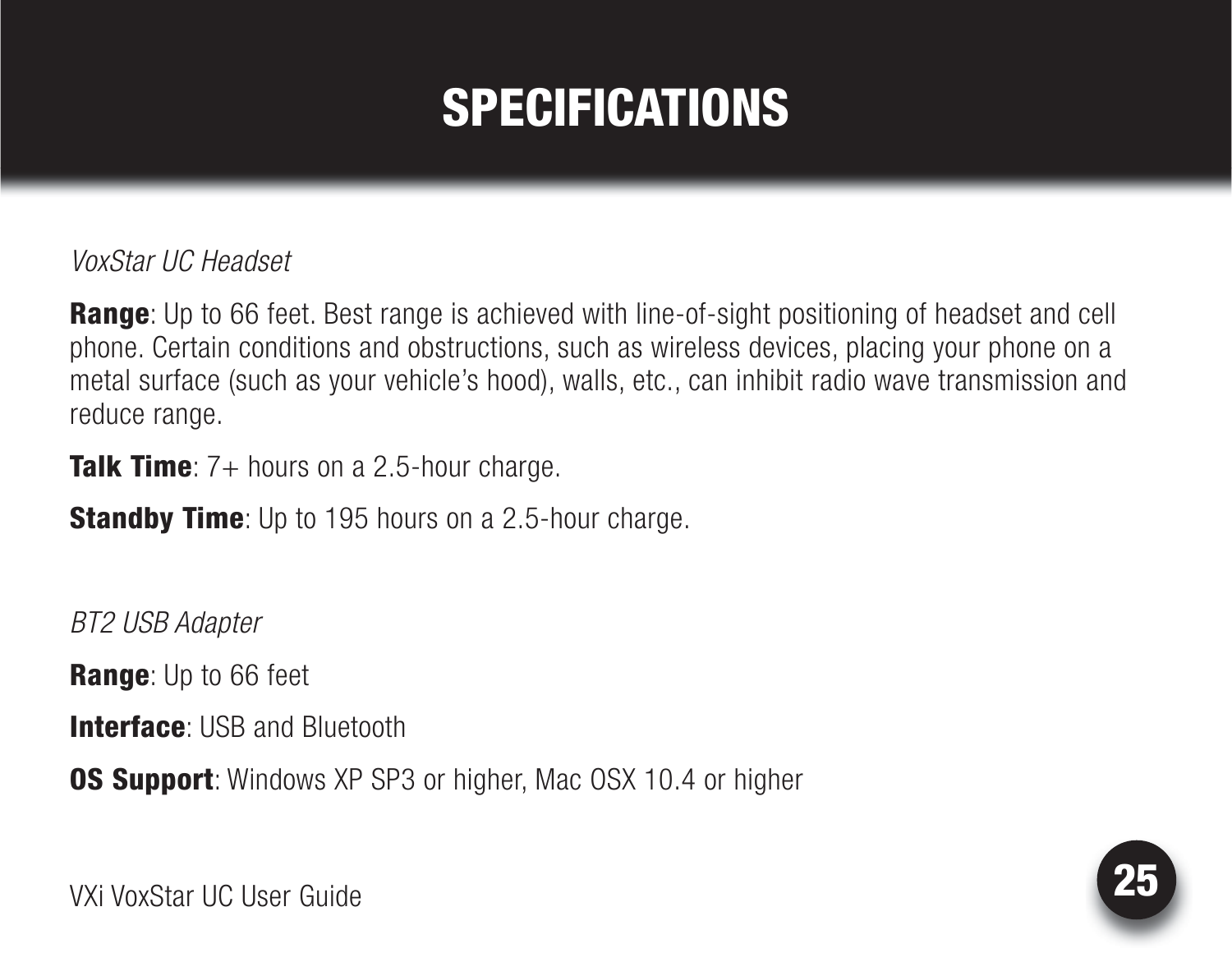#### <span id="page-25-0"></span>*VoxStar UC Headset*

| <b>Function</b>                      | <b>Button/Duration of Press</b> | <b>LED Indicator</b>               | <b>Audio Indicator</b> | <b>Voice Indicator</b><br>(in English) |
|--------------------------------------|---------------------------------|------------------------------------|------------------------|----------------------------------------|
| Power On                             | MFB (2-3 seconds)               | Blue, double flash<br>$(1$ second) | Short tone             | "Power on"                             |
| Power Off                            | MFB (3-4 seconds)               | All LEDs turn off                  | <b>NONE</b>            | "Power off"                            |
| Enable<br><b>Pairing Mode</b>        | MFB (5-15 seconds)              | Blue, rapid flash                  | <b>NONE</b>            | "Discovering"                          |
| <b>Headset connects</b><br>to device | n/a                             | Blue, slow flash                   | <b>NONE</b>            | "Your headset is<br>connected"         |
| <b>Connect to A2DP</b>               | n/a                             | Blue, quick<br>double flash        | <b>NONE</b>            | "Your headset is<br>connected"         |
| <b>Volume Up</b>                     | Volume Up (quick press)         | <b>NONE</b>                        | Single tone            | <b>NONE</b>                            |
| <b>Volume Down</b>                   | Volume Down (quick press)       | <b>NONE</b>                        | Single tone            | <b>NONE</b>                            |

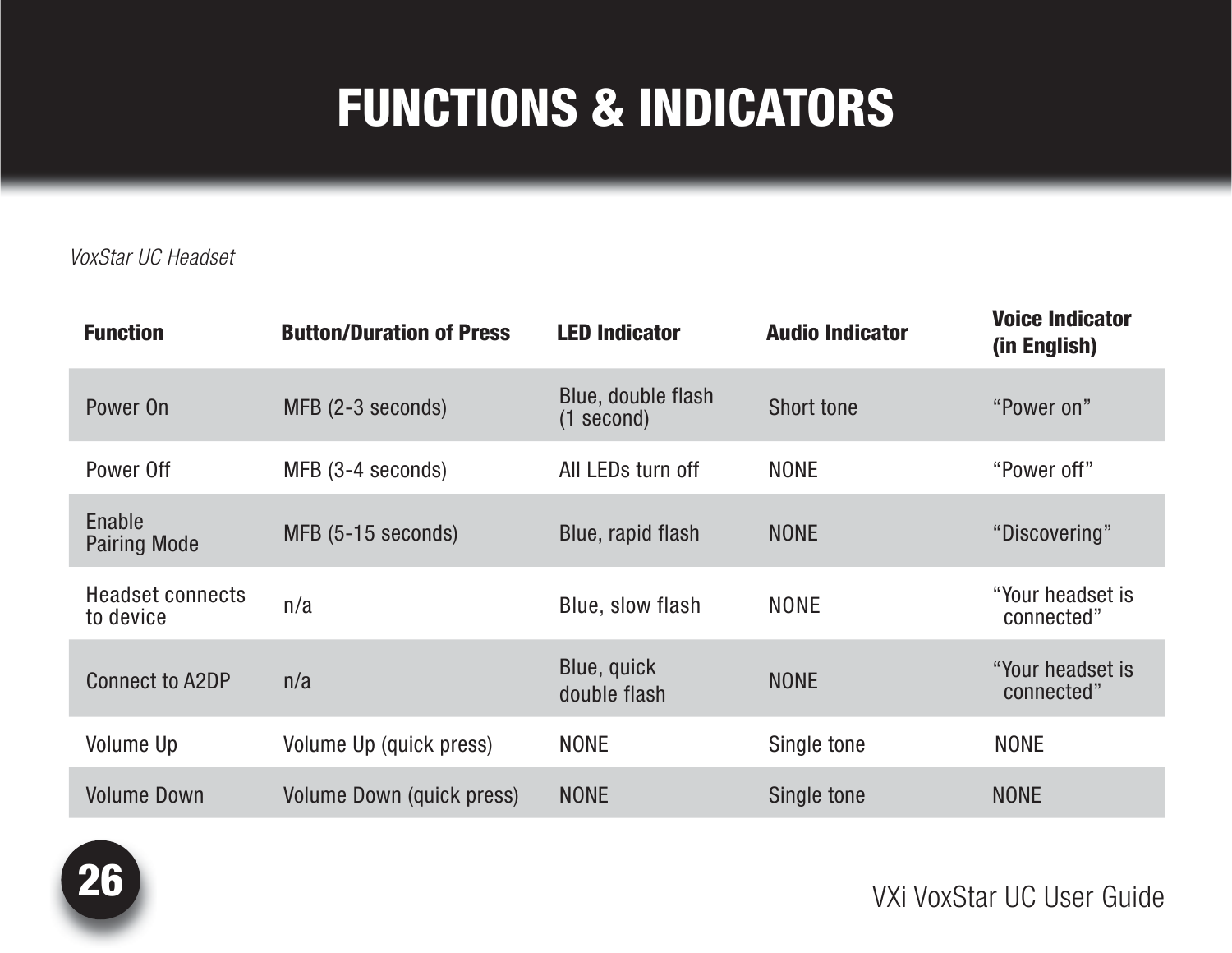| <b>Function</b>                      | <b>Button/Duration of Press</b>    | <b>LED Indicator</b>           | <b>Audio Indicator</b>                | <b>Voice Indicator</b><br>(in English) |
|--------------------------------------|------------------------------------|--------------------------------|---------------------------------------|----------------------------------------|
| Mute (On/Off)                        | Volume Up (2 seconds)              | <b>NONE</b>                    | Single tone                           | <b>NONE</b>                            |
| Mute reminder                        | n/a                                | n/a                            | Single tone at<br>10-second intervals | n/a                                    |
| <b>Voice Dial</b><br>(Start/End)     | MFB (quick press)                  | <b>NONE</b>                    | Single tone                           | <b>NONE</b>                            |
| <b>Last Number</b><br>Redial         | <b>Volume Down</b><br>$(1$ second) | <b>NONE</b>                    | Single tone                           | <b>NONE</b>                            |
| Answer a Call/<br><b>Active Call</b> | MFB (quick press)                  | Blue flash, once<br>per second | Two rising tones                      | <b>NONE</b>                            |
| End a Call                           | MFB (quick press)                  | Blue flash, every<br>4 seconds | Two falling tones                     | <b>NONE</b>                            |
| Reject a Call                        | MFB (2 seconds)                    | <b>NONE</b>                    | Two falling tones                     | <b>NONE</b>                            |

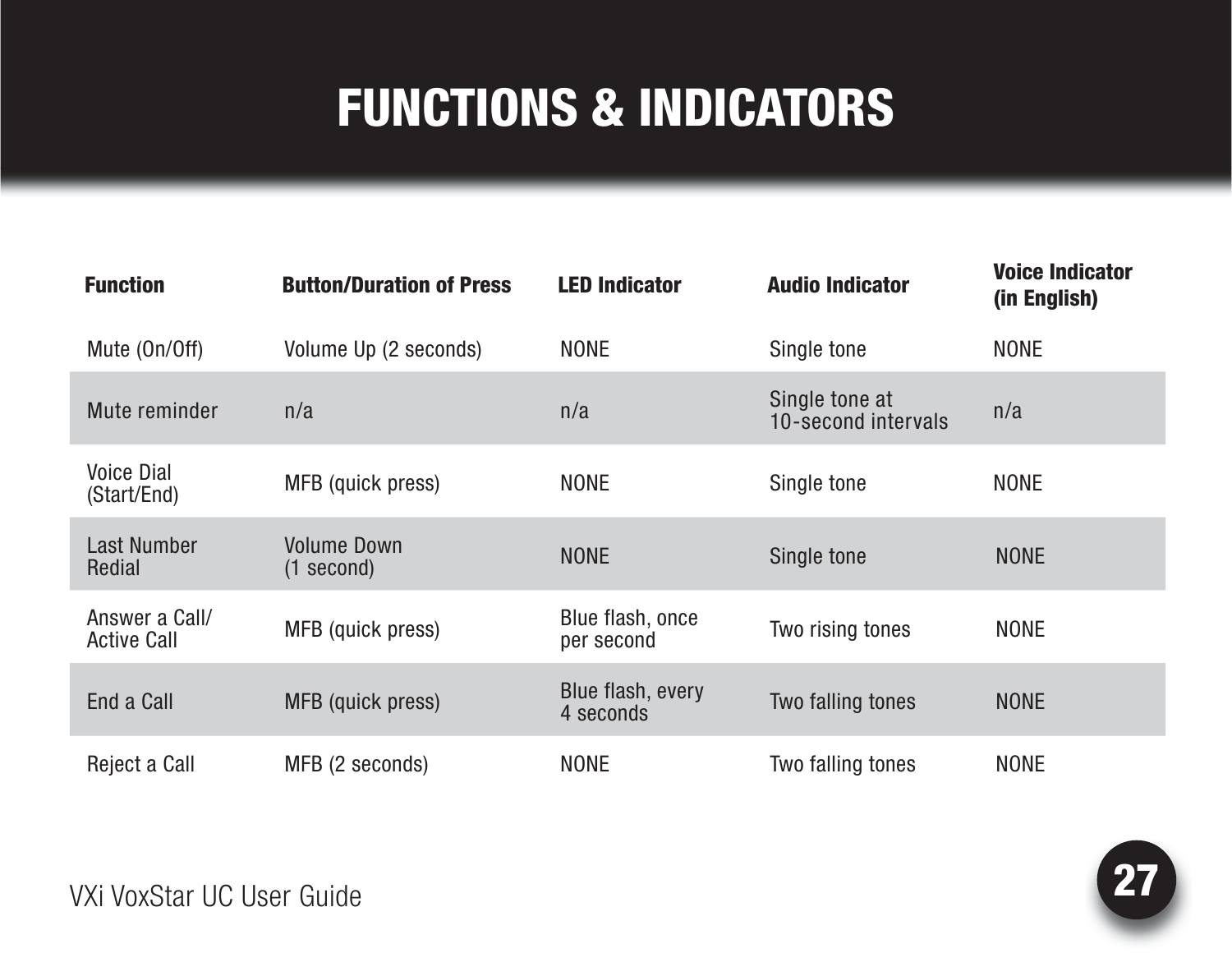| <b>Function</b>                  | <b>Button/Duration of Press</b>               | <b>LED Indicator</b> | <b>Audio Indicator</b>                               | <b>Voice Indicator</b><br>(in English) |
|----------------------------------|-----------------------------------------------|----------------------|------------------------------------------------------|----------------------------------------|
| <b>Transfer Audio</b>            | Volume Down (1-2 seconds)                     | <b>NONE</b>          | <b>NONE</b>                                          | <b>NONE</b>                            |
| Disable LEDs                     | Volume Up/Volume Down<br>(quick press)        | All LEDs turn off    | <b>Short tone</b>                                    | <b>NONE</b>                            |
| <b>Enable LEDs</b>               | <b>Volume Up/Volume Down</b><br>(quick press) | LEDs turn on         | <b>Short tone</b>                                    | <b>NONE</b>                            |
| Reset<br><b>Paired Devices</b>   | Volume Up/Volume Down<br>(6-10 seconds)       | <b>NONE</b>          | 2 low tones                                          | <b>NONE</b>                            |
| <b>Disconnect</b><br>from Device | n/a                                           | Blue, double flash   | <b>NONE</b>                                          | "Your headset is<br>disconnected."     |
| <b>Link Loss</b>                 | <b>NONE</b>                                   | Red, slow flash      | Two tones, and<br>then one tone every<br>10 seconds. | <b>NONE</b>                            |
| Low Battery                      | <b>NONE</b>                                   | Red, fast flash      | Long, high tone<br>@ 20 seconds                      | "Battery low"                          |

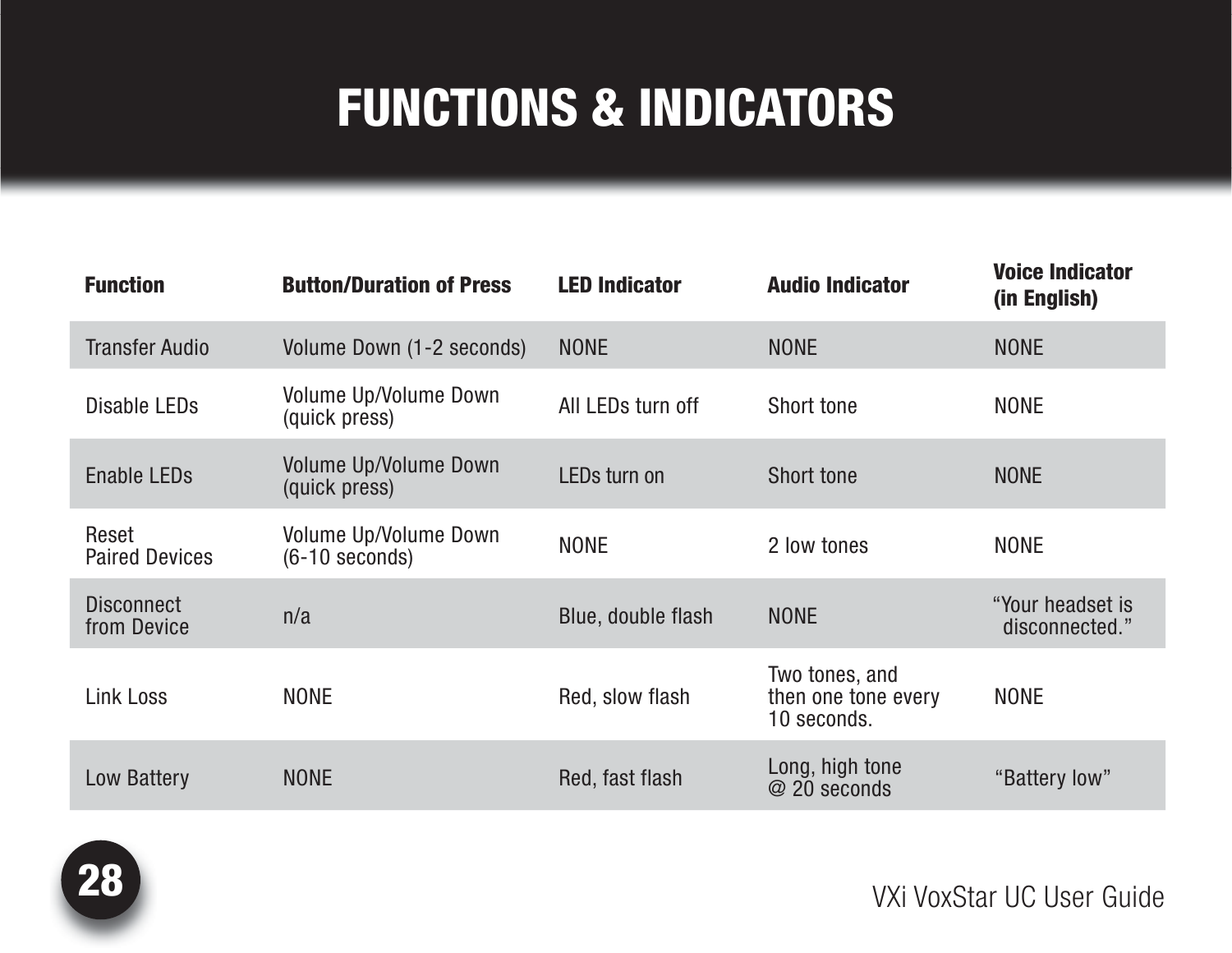| <b>Function</b>                            | <b>Button/Duration of Press</b>                          | <b>LED Indicator</b> | <b>Audio Indicator</b>     | <b>Voice Indicator</b><br>(in English) |
|--------------------------------------------|----------------------------------------------------------|----------------------|----------------------------|----------------------------------------|
| Incoming Call Hold                         | MFB (press twice)                                        | <b>NONE</b>          | <b>NONE</b>                | <b>NONE</b>                            |
| <b>Accept Held</b><br><b>Incoming Call</b> | MFB (quick press)                                        | <b>NONE</b>          | <b>NONE</b>                | <b>NONE</b>                            |
| <b>Reject Held</b><br><b>Incoming Call</b> | MFB (1-2 seconds)                                        | <b>NONE</b>          | <b>NONE</b>                | <b>NONE</b>                            |
| Enable<br><b>Multipoint Mode</b>           | MFB / Volume Up &<br><b>Volume Down</b><br>(quick press) | <b>NONE</b>          | 4 rising tones             | <b>NONE</b>                            |
| <b>Disable</b><br><b>Multipoint Mode</b>   | MFB / Volume Up<br>& Volume Down<br>$(5-6$ seconds)      | <b>NONE</b>          | 4 falling tones            | <b>NONE</b>                            |
| <b>Start Proximity</b><br>(RSSI) Pairing   | MFB $(2-3$ seconds), then<br>Volume Down (quick press)   | Blue, rapid flash    | 2 half-second<br>low tones | "Discovering"                          |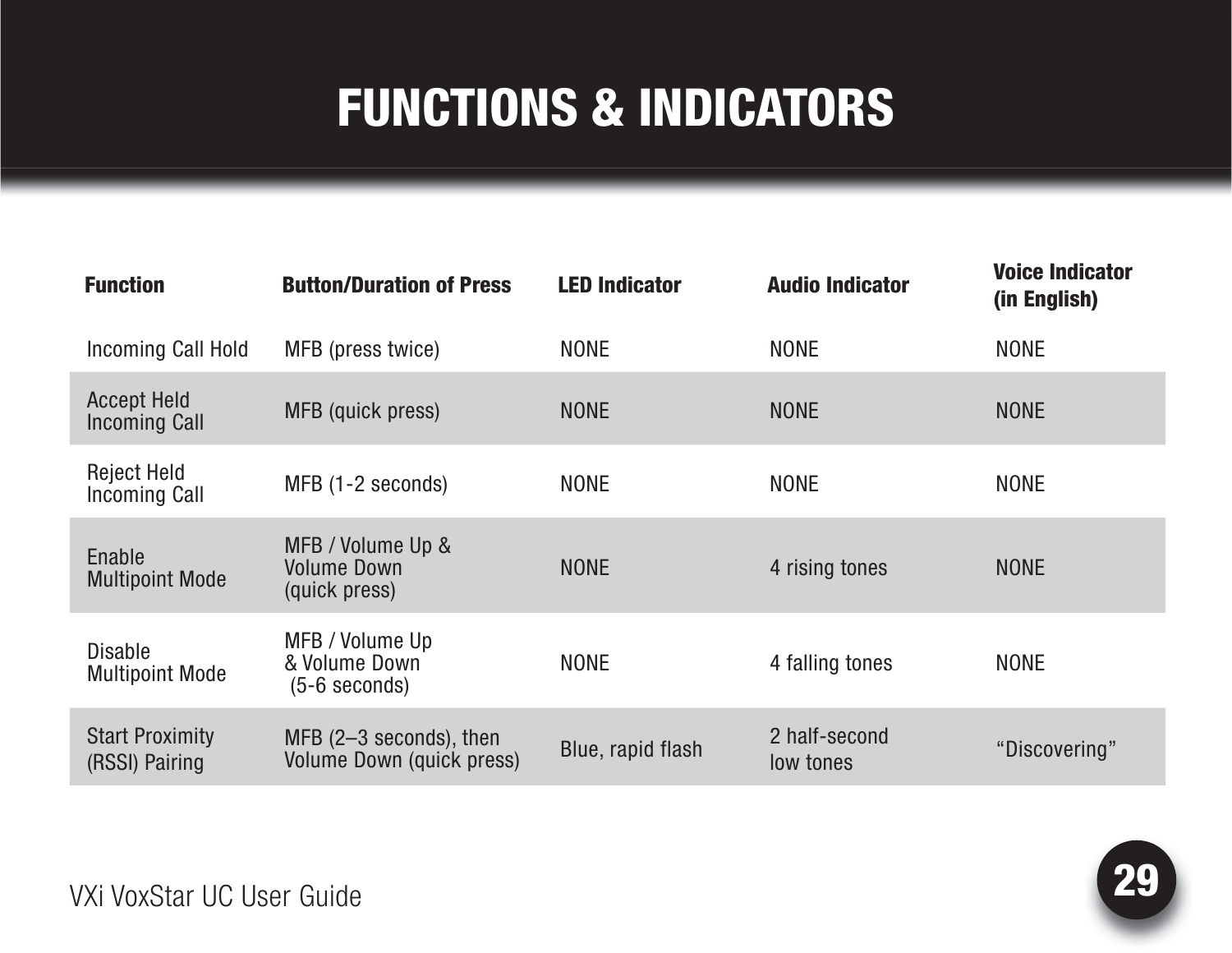#### *BT2 USB Adapter LED Indicators*

| <b>Function</b>                  | <b>LED Indicator</b>    |
|----------------------------------|-------------------------|
| Adapter not connected to headset | Steady on/off flash     |
| Adapter connected to headset     | Long on/short off flash |
| Adapter in pairing mode          | Fast flash              |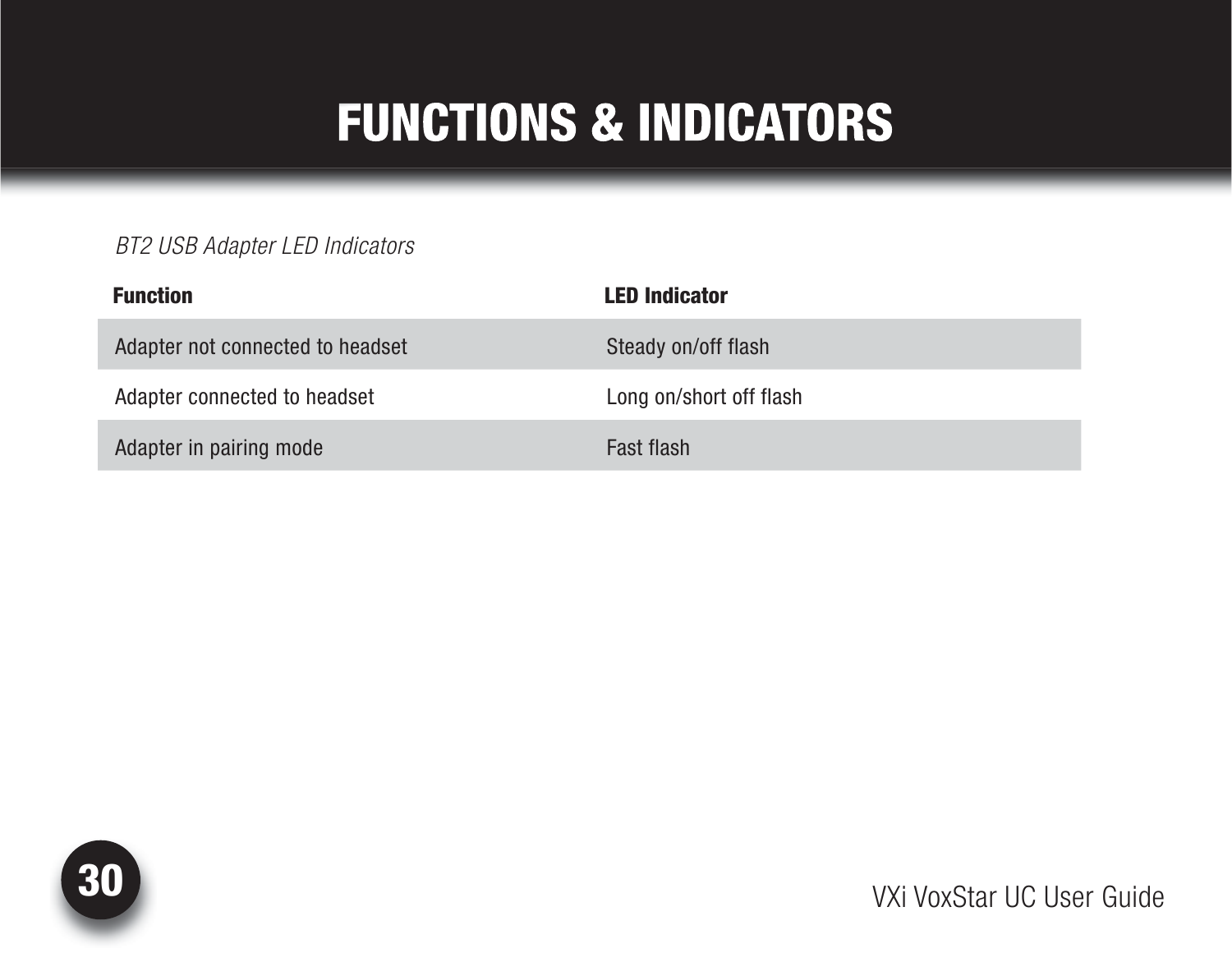# VXi WARRANTY

<span id="page-30-0"></span>(1) VXi warrants that your VXi VoxStar UC headset system will be free from defects in material and workmanship for one year from the date of purchase. If, during the first year from the date of purchase, your VXi VoxStar UC headset system fails to work due to a defect in material or workmanship, VXi will repair or replace the product, at its election, free of charge. Without proof of purchase, the warranty period begins on the date of manufacture. Consumable components (for example, cushions, battery and fuse) are not included in this oneyear warranty. (2) The foregoing limited warranty does not cover equipment failure attributable to accident, improper operation, misuse, abuse, or any cause other than defects in the materials or workmanship of VXi's products. (3) VXi's obligations under this warranty are limited to repair or replacement (at our option) of any defective part returned to VXi at the customer's expense. Returned products require a Return Authorization that may be obtained by calling 800-742-8588 or visiting www.vxicorp.com. Products returned to VXi for repair under this warranty will be return shipped to the customer at VXi's expense. (4) THIS LIMITED WARRANTY IS IN LIEU OF ALL OTHER WARRANTIES, EXPRESS OR IMPLIED, INCLUDING THE IMPLIED WARRANTIES OF MERCHANTABILITY AND FITNESS FOR A PARTICULAR PURPOSE. Some jurisdictions do not permit the exclusion of implied warranties and the foregoing exclusions may not apply to you. (5) In no event shall VXi be responsible for any other damages whatsoever, including direct, indirect, special, incidental, consequential, or other damages for breach of this or any other warranty, express or implied.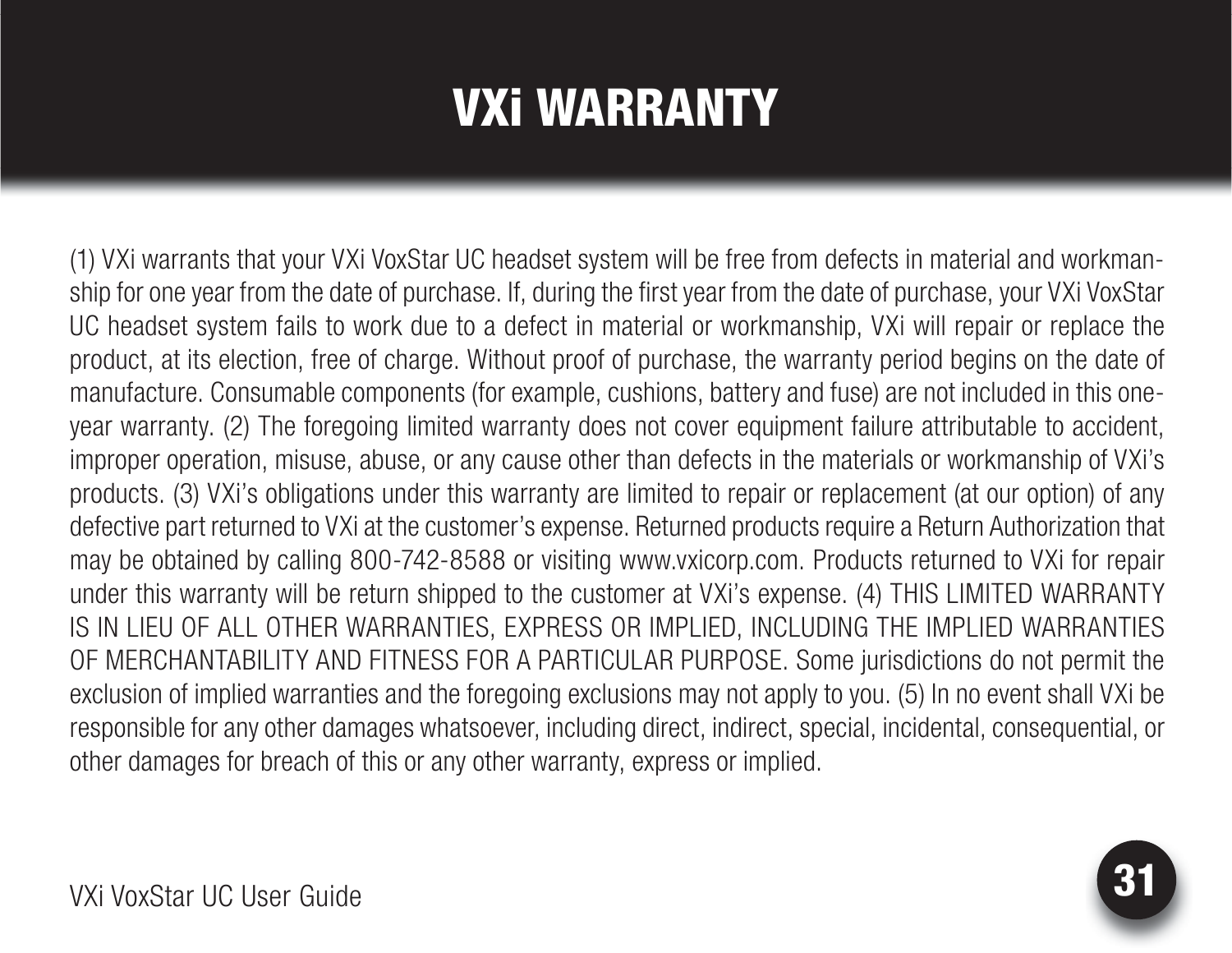# FCC NOTICE TO USERS

<span id="page-31-0"></span>This device complies with part 15 of the FCC rules. Operation is subject to the following two conditions: (1) This device may not cause harmful interference, and (2) This device must accept any interference received, including interference that may cause undesired operation. Users are not permitted to make changes or modify the device in any way. Changes or modifications not approved by VXi Corporation will void the user's authority to operate the equipment. NOTE: This equipment has been tested and found to comply with the limits for a Class B digital device pursuant to part 15 of the FCC rules. These limits are designed to provide reasonable protection against harmful interference in a residential installation. This equipment generates, uses and can radiate radio frequency energy and, if not installed and used in accordance with the instructions, may cause harmful interference to radio communications. However, there is no guarantee that interference will not occur in a particular installation. If this equipment does cause harmful interference to radio or television reception, which can be determined by turning the equipment on and off, the user is encouraged to try to correct the interference by one or more of the following measures: – Reorient or relocate the receiving antennae.

- Increase the separation between the equipment and the receiver.
- Connect the equipment into an outlet on a circuit different from that to which the receiver is connected.
- Consult the dealer or an experienced radio/TV technician for help.

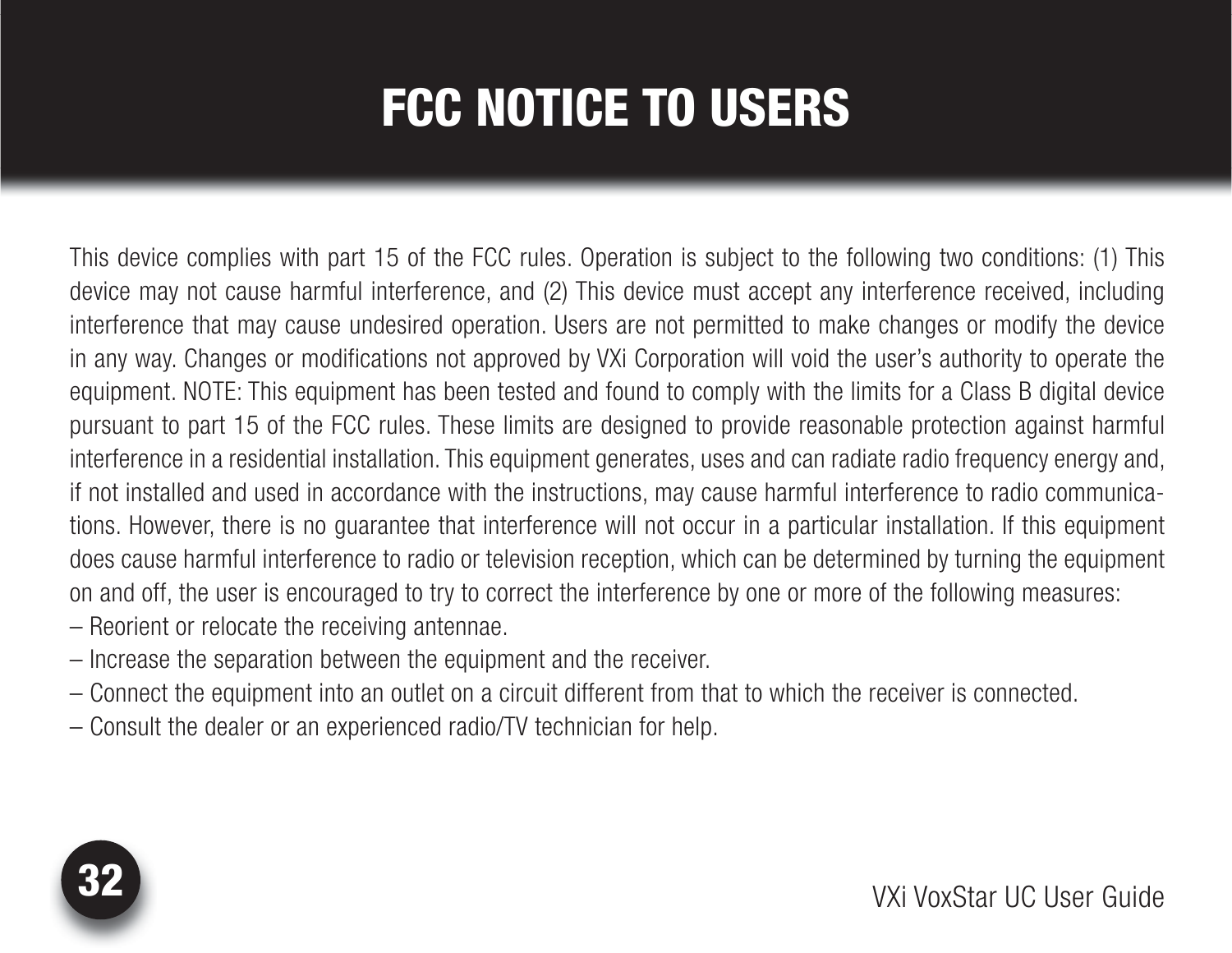# IC NOTICE TO CANADIAN USERS

<span id="page-32-0"></span>This device complies with Industry Canada license-exempt RSS standard(s). Operation is subject to the following two conditions: (1) This device may not cause interference, and (2) This device must accept any interference, including interference that may cause undesired operation of the device. This device complies with RSS-310 of Industry Canada. Operation is subject to the condition that this device does not cause harmful interference. This Class B digital apparatus complies with Canadian ICES-003 (Cet appareil numérique de la classe B conforme à la norme NMB-003 du Canada).